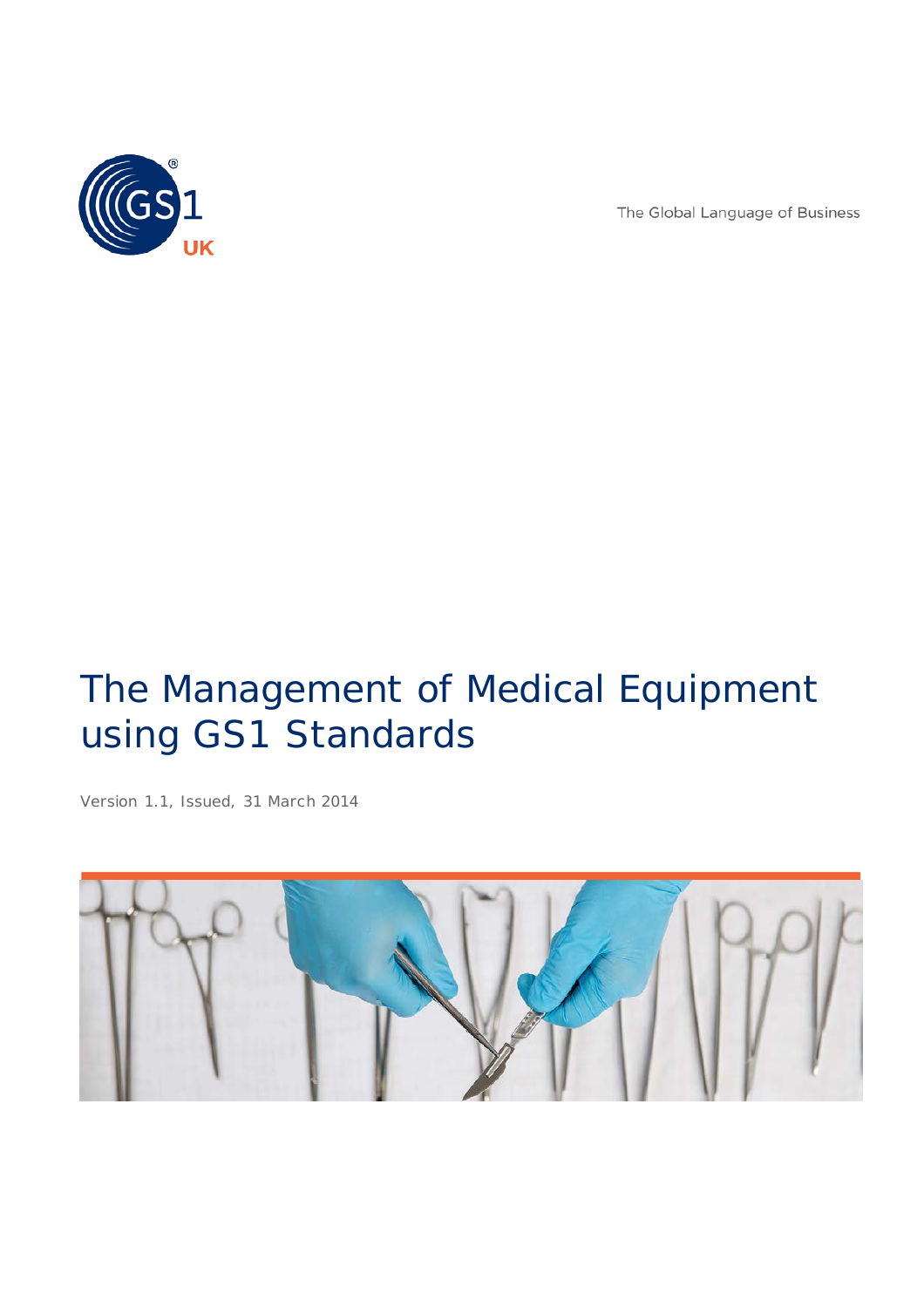

#### **Document Summary**

| <b>Document I tem</b> | <b>Document Detail</b>                                                                                |
|-----------------------|-------------------------------------------------------------------------------------------------------|
|                       |                                                                                                       |
| Sponsoring Director:  | Alaster Purchase                                                                                      |
| Version:              | 1.1                                                                                                   |
| Last Saved Date:      | 30 November 2014 18:18                                                                                |
| File Name:            | The Management of Medical Equipment using GS1 Standards - final<br>(Available on the GS1 UK Intranet) |
| Approved by:          | Steven Gore, Health and Social Care Information Centre                                                |
| Approval Date:        |                                                                                                       |

#### **Copyright Information**

This document and all subject matter outlined within this document remain the copyright of GS1 UK Limited or contractors directly associated with it. Copyright covers all methodologies, analysis, approach, data modelling and project specifications outlined within this document, in part and in whole.

#### **Acknowledgement**

GS1 UK would like to acknowledge the help and assistance of the following in the preparation of this document.

Paul HW Hills, Head of Equipment Services, Medical Physics & Clinical Engineering, Nottingham University Hospitals NHS Trust

Glen Bush, Dept. Medical Physics, Leicester Royal Infirmary

Simon Dawkins, Medical Equipment Library, Cambridge University Hospitals NHS Foundation Trust

Andrew James and Declan Begley at Harland Simon

Philip Conroy, Head of Clinical Technology, Department of Medical Physics, Royal Cornwall Hospital

Paul Blackett, Medical Engineering Operations Manager, Lancashire Teaching Hospitals NHS FT Kevin D'Arcy, Programme Manager and Clare Nash Operational Programme Lead, Royal Wolverhampton NHS Trust

Hardus Bosman, Clinical Engineering Manager, The Royal Marsden NHS Foundation Trust

Paul Turton, Solutions Development Manager, NHS Supply Chain

#### **Disclaimer**

GS1 UK has reviewed the content of this document thoroughly. All statements, technical information, recommendations, schedules and costs (where specified) are believed reliable, but the accuracy and completeness thereof are not guaranteed or warranted unless otherwise stated.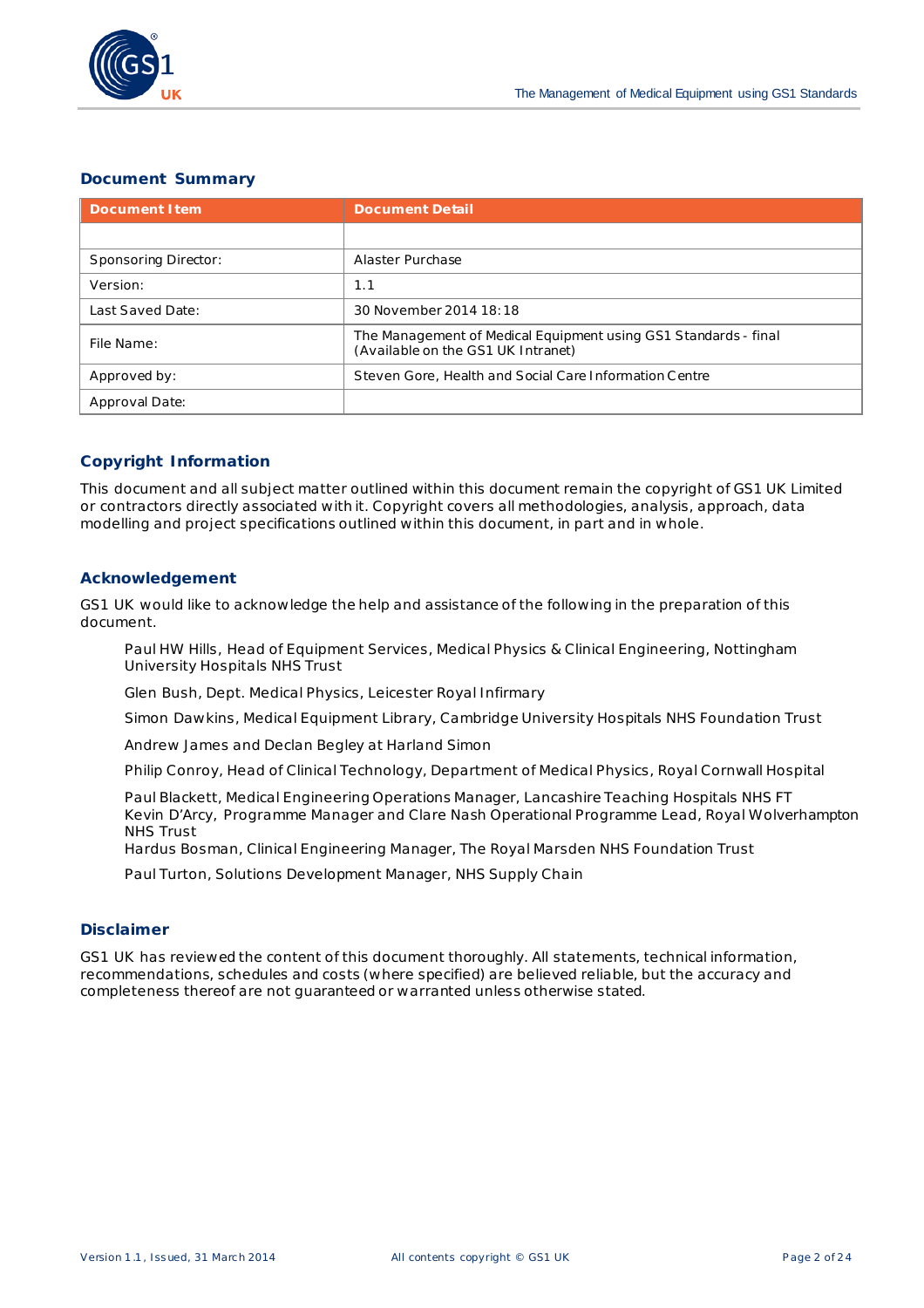

## **Table of Contents**

| 1. |       |  |
|----|-------|--|
| 2. |       |  |
|    | 2.1.  |  |
|    | 2.2.  |  |
|    | 2.3.  |  |
| 3. |       |  |
| 4. |       |  |
| 5. |       |  |
| 6. |       |  |
| 7. |       |  |
|    |       |  |
| 8. |       |  |
|    | 8.1.  |  |
|    | 8.2.  |  |
|    | 8.3.  |  |
| 9. |       |  |
|    | 9.1.  |  |
|    | 9.2.  |  |
|    | 9.3.  |  |
|    | 9.4.  |  |
|    | 9.5.  |  |
|    | 9.6.  |  |
|    | 9.7.  |  |
|    | 9.8.  |  |
|    | 9.9.  |  |
|    |       |  |
|    |       |  |
|    | 10.2. |  |
|    | 10.3. |  |
|    | 10.4. |  |
|    | 10.5. |  |
|    | 10.6. |  |
|    | 10.7. |  |
|    | 10.8. |  |
|    | 10.9. |  |
|    |       |  |
|    |       |  |
|    |       |  |
|    |       |  |
|    |       |  |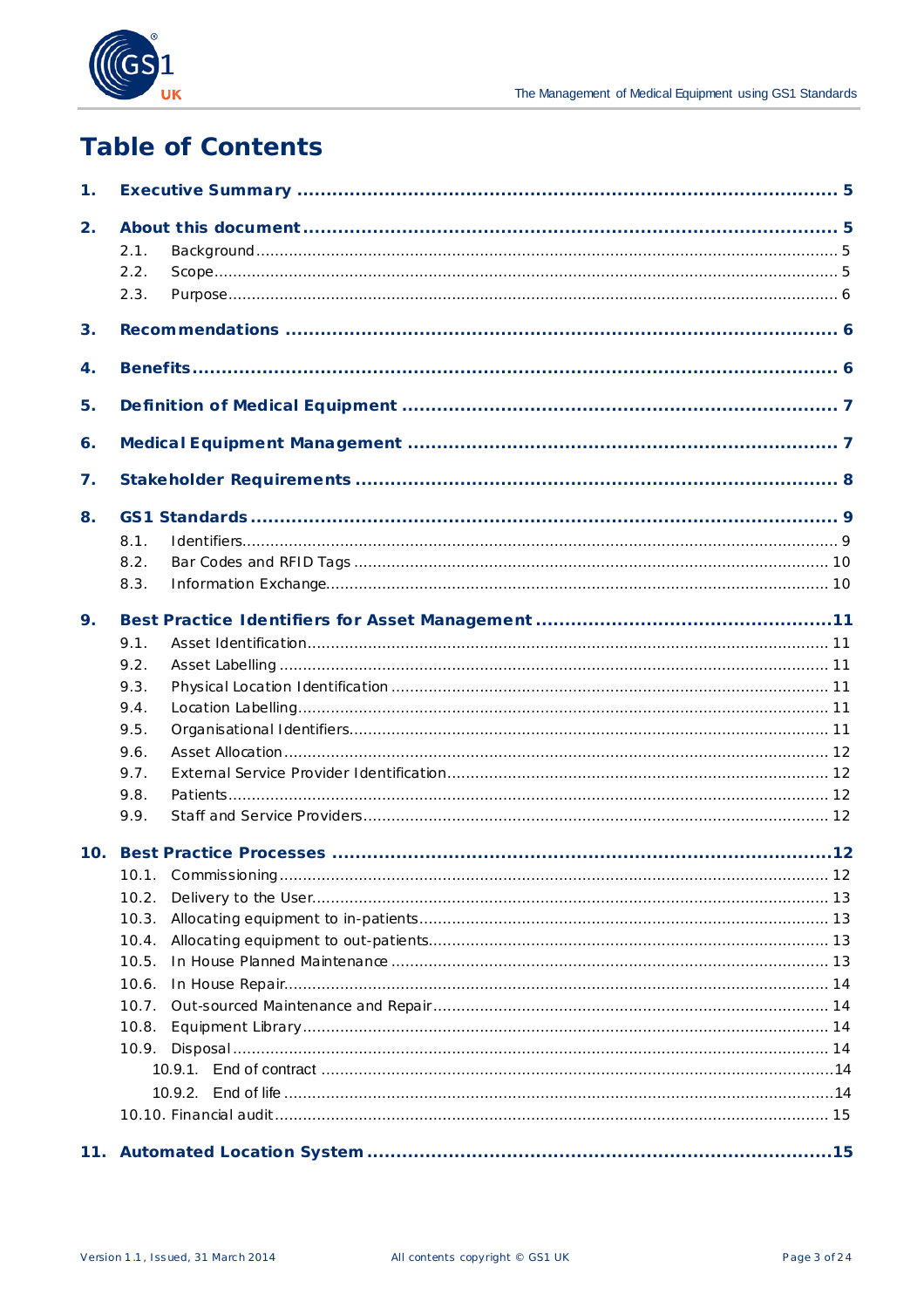

| 16. |         |  |
|-----|---------|--|
|     |         |  |
|     |         |  |
|     |         |  |
|     |         |  |
|     |         |  |
|     |         |  |
|     | 16.1.6. |  |
|     |         |  |
|     |         |  |
|     |         |  |
|     |         |  |
| 17. |         |  |
|     | 17.1    |  |
|     |         |  |
|     | 17.3.   |  |
|     | 17.4    |  |
|     | 17.5.   |  |
|     |         |  |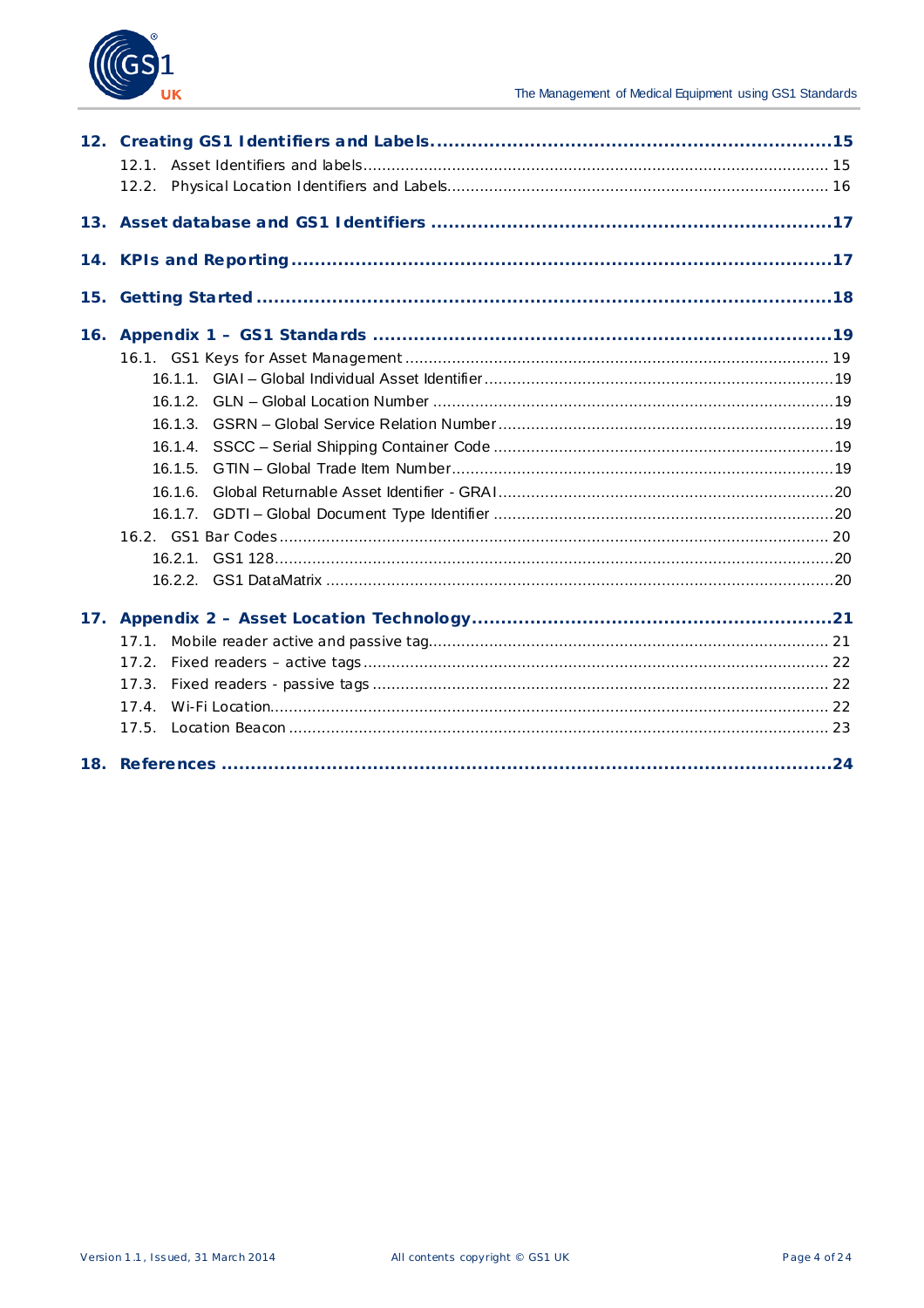

## <span id="page-4-0"></span>**1. Executive Summary**

Clinical engineering departments are increasingly responsible for the full asset life cycle including total cost of ownership and importantly the management of outsourced contracts for a broad range of medical equipment including, walking aids, hoists, X-ray machines and fixed equipment in theatres.

The use of GS1 standards together with bar code and Radio Frequency Identification (RFID) technology can provide the management information and process controls to manage these assets more effectively. This can lead to improved asset utilisation, better equipment maintenance, improved patient safety and reduction in time spent locating equipment.

Using bar coded asset identifiers linked to the bar coded patient wrist band enables the efficient recording of which medical equipment has been used on which patients.

The first step is to identify and label assets with a GS1 Global Individual Asset Identifier (GIAI) bar code and/or a GS1 passive RFID tag. This enables the asset to be identified and scanned so that information about processes such as maintenance, decontamination and repair can be recorded accurately and quickly.

RFID can be used to provide accurate information about where assets are located which can substantially improve utilisation. Real Time Location Systems (RTLS) for assets can be expensive however lower cost alternatives are available which can provide location information every few hours which may be sufficient for most purposes.

Experience in trusts implementing improved equipment management systems showed the following benefits mainly due to better asset location information and the operation of a medical equipment library:

- Utilisation for Patient Controlled Analgesia Management (PCAM) devices doubled
- Reduction in nurses time searching for PCAM devices was equivalent to a saving of £18,000 per year
- Capital cost saving of £92,000 on mobile electrocardiogram (ECG) monitors due to increased utilisation
- Expected 10% reduction in all types of pumps held by the trust
- Maintenance inspection rates for all devices at 99% of planned
- Preventive maintenance for ECG monitors up from 57% to 90% of planned
- Device location accuracy improved from 65% to 92%

## <span id="page-4-1"></span>**2. About this document**

#### <span id="page-4-2"></span>**2.1. Background**

This document was commissioned by the Health and Social Care Information Centre in order to provide best practice guidelines on how GS1 standards can be used to improve the management of assets within the NHS. It explains the use of Automatic Identification and Data Capture (AIDC) technology to improve data accuracy, to reduce administration time and provide better management control. In addition the document shows how GS1 standards can help trusts to meet the challenge of a paperless NHS by 2018 laid down by Jeremy Hunt, the Health Secretary.

#### <span id="page-4-3"></span>**2.2. Scope**

The BSI PAS 55-1 Asset Management standard (see also ISO 55000) defines asset management as the

*systematic and coordinated activities and practices through which an organization optimally and sustainably manages its assets and asset systems, their associated performance, risks and expenditures over their life cycles for the purpose of achieving its organizational strategic plan.*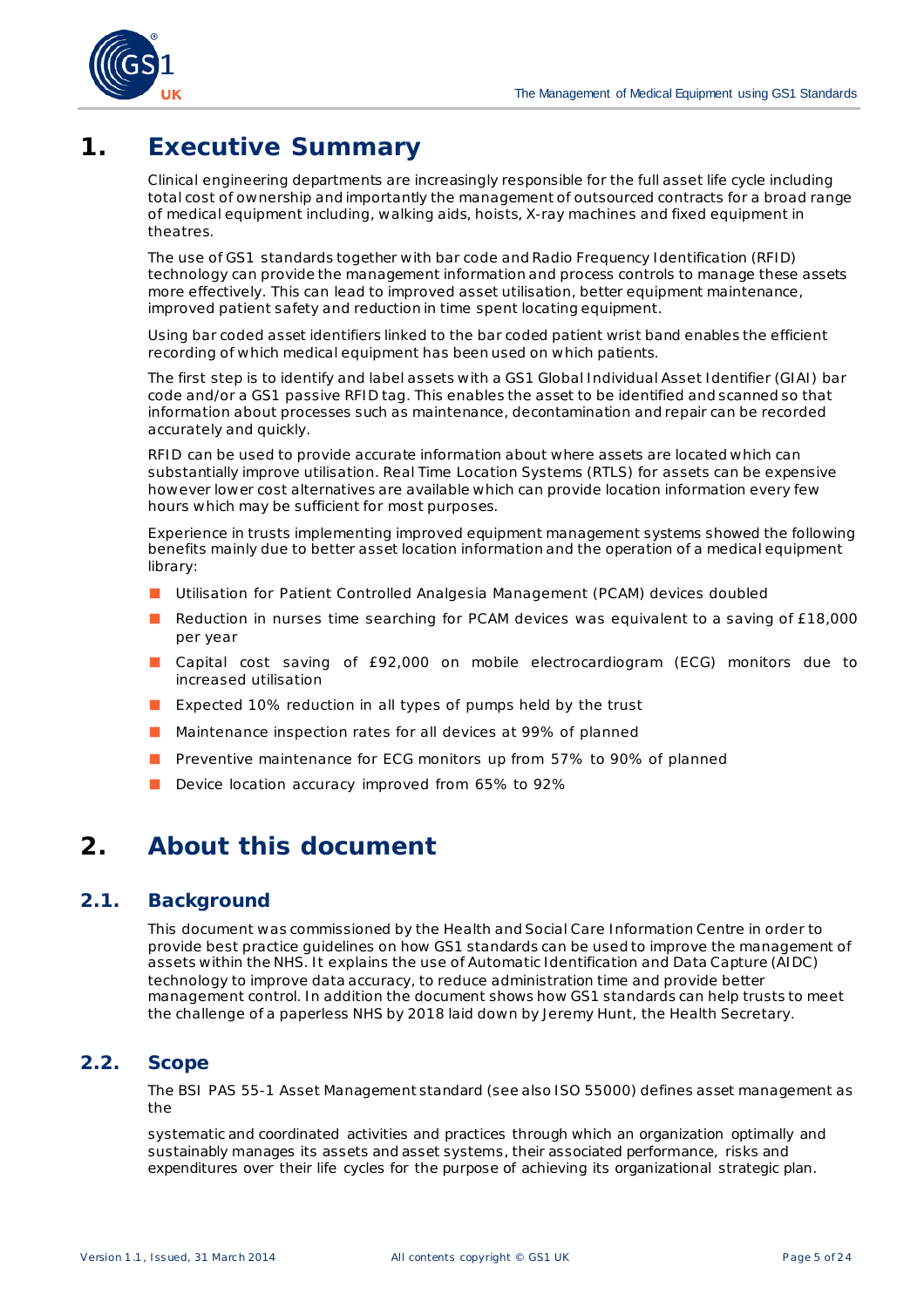

It then categorises these activities using the Plan-Do-Check-Act (PDCA) framework.

The scope of this paper is limited to the use of GS1 standards in the "Do-Check" activities and processes and in particular in the establishment of asset information management systems and the monitoring and measuring of results against the asset management policy and strategies. The document covers all reusable medical devices with particular focus on devices managed by Clinical Engineering and Medical Physics.

#### <span id="page-5-0"></span>**2.3. Purpose**

This document is designed to assist and advise trusts, and their solution partners, in developing improved medical equipment information systems using GS1 standards.

## <span id="page-5-1"></span>**3. Recommendations**

- GS1 identifiers, bar codes and RFID tags should be used to identify medical equipment, physical locations, organisational entities, staff, patients and products.
- Active or passive RFID technology should be used to improve information about equipment location, however real-time location information is not necessarily required.
- Where possible paper based systems should be replaced by automated bar code or RFID reading devices which are able to update asset databases without the need for rekeying information
- Equipment commissioning, transfers, repairs and maintenance should be tracked using bar code or RFID readers in order to build up the accurate information required to improve asset management policies and processes.
- New bar code scanners procured by trusts should be capable of reading 2 dimensional bar codes such as the GS1 DataMatrix as agreed by the GS1 Healthcare User Group [http://www .gs1.org/docs/healthcare/GS1\\_HUG\\_ps\\_Camera\\_Based\\_Scanners.pdf](http://www.gs1.org/docs/healthcare/GS1_HUG_ps_Camera_Based_Scanners.pdf)

## <span id="page-5-2"></span>**4. Benefits**

The use of GS1 standards with bar codes and RFID technologies can provide the following benefits

- Reduction in time spent maintaining asset databases and registers
- Reduction in use of paper forms and improvement in data accuracy since information is entered directly by scanning bar codes
- Reduction in time, especially nurses' time, spent looking for equipment
- Improved utilisation of equipment leading to a reduction in purchases of new equipment and consequently to a reduction in the total number of assets in the trust
- More comprehensive and accurate information about the use of medical equipment leading to better procurement and management policies and decisions
- Improved ability to allocate equipment maintenance and repair costs to departments
- Improved patient safety by improved equipment maintenance
- Improved patient safety by recording which equipment has been used on individual patients through the use of GS1 compliant barcoded patient wristbands
- Reduction in rental charges and lease penalties from being unable to find assets which need to be returned at the end of their lease agreement

Experience in trusts implementing improved equipment management systems showed the following benefits mainly due to better asset location information and operation of a medical equipment library:

■ Utilisation for Patient Controlled Analgesia Management (PCAM) devices doubled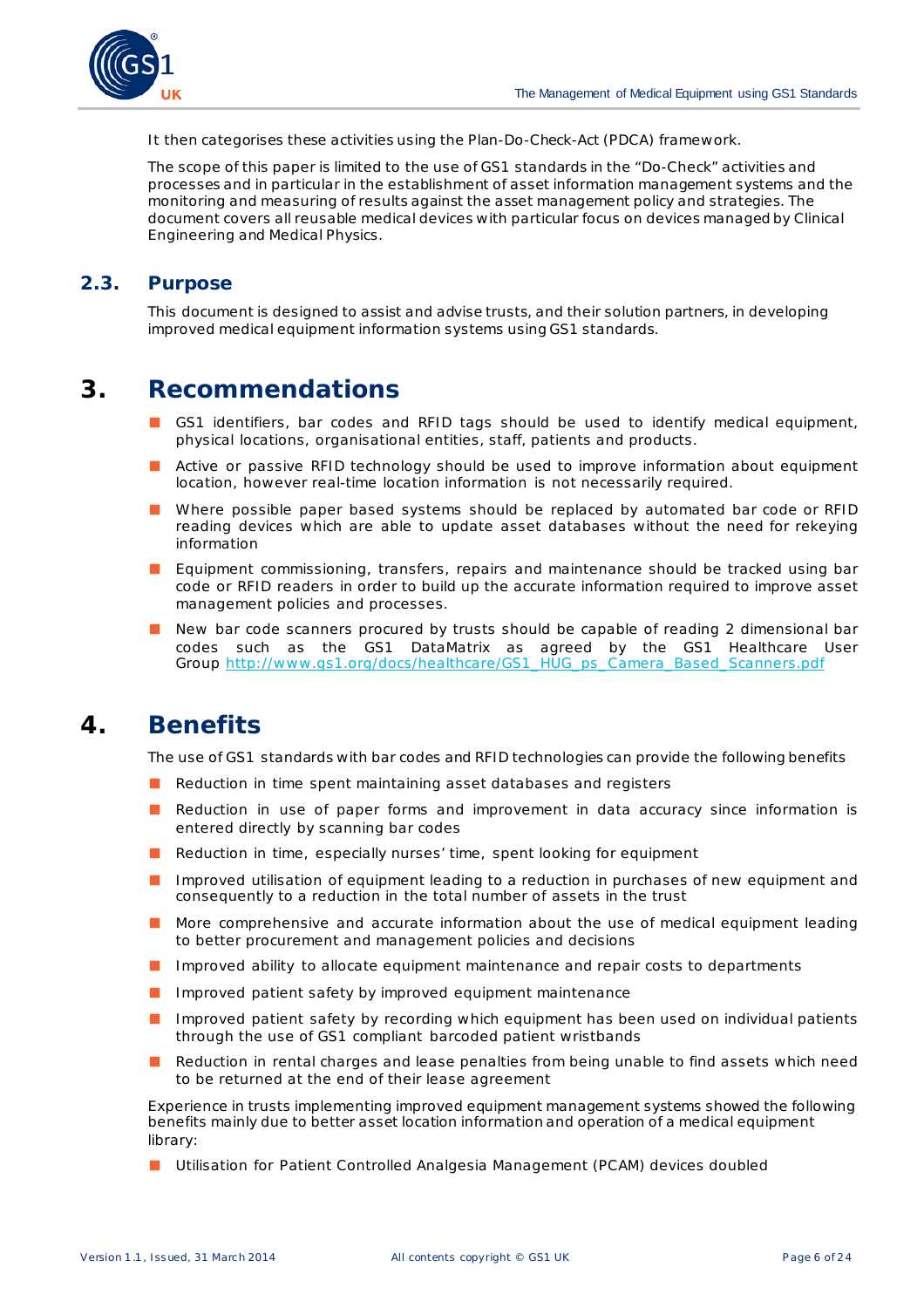

- Reduction in nurses time searching for PCAM devices equivalent to a saving of £18,000 per year
- Life time capital cost saving of £92,000 on mobile electrocardiogram (ECG) monitors due to increased utilisation
- Expected 10% reduction in all pumps held by the trust
- Maintenance inspection rates for all devices at 99% of planned
- Preventive maintenance for ECG monitors up from 57% to 90% of planned
- Device location accuracy improved from 65% to 92%

## <span id="page-6-0"></span>**5. Definition of Medical Equipment**

"Medical equipment" is an informal term used in this document to denote reusable medical devices involved in the treatment of patients and managed by clinical engineering. This is a subset of medical devices as defined in the MHRA Device Bulletin DB2006(05) November 2006. (See [http://www .mhra.gov.uk/Publications/Safetyguidance/DeviceBulletins/CON2025142](http://www.mhra.gov.uk/Publications/Safetyguidance/DeviceBulletins/CON2025142)) Clearly the precise equipment managed by clinical engineering will vary between hospitals. Medical equipment typically includes

- Infusion pumps
- Pain Pumps
- Fixed equipment such as gas flow meters
- Specialist theatre equipment such as lighting
- Specialist beds and mattresses
- Hoists
- Walking aids including wheel chairs
- Finger probes
- other reusable medical devices

The following are likely to be managed outside of clinical engineering

- specialised machinery such as MRI scanners
- Single use devices such as implants.
- Surgical instruments
- Pharmaceuticals and reagents

## <span id="page-6-1"></span>**6. Medical Equipment Management**

Traditionally clinical engineering or medical physics departments focussed on the physical acquisition, repair and maintenance of mainly electrical medical equipment. This is rapidly changing with clinical engineering becoming responsible for the full asset life cycle including total cost of ownership and importantly the management of outsourced contracts (see Figure 1 - [Asset Life](#page-7-1)  [Cycle\)](#page-7-1) for a broad range of medical equipment including, walking aids, hoists, X-ray machines and fixed equipment in theatres.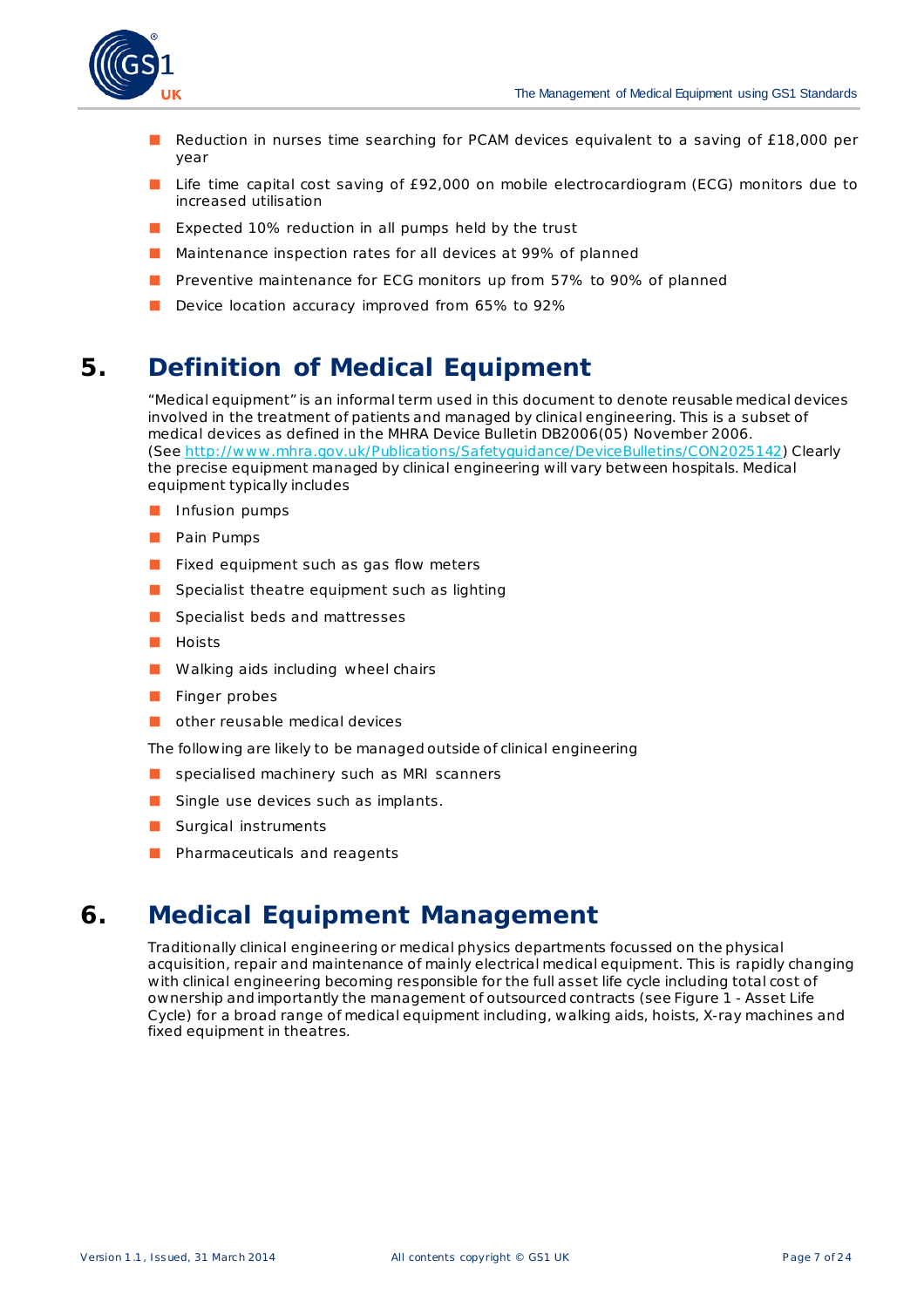



**Figure 1 - Asset Life Cycle** (provided by Hardus Bosman, Royal Marsden Trust)

<span id="page-7-1"></span>With the increase in scope comes a requirement for improved management information about the location, status and utilisation of assets. This information is difficult to collect and maintain in hospital environments and typically involves many paper records which are rekeyed into asset databases.

Current issues facing medical equipment managers include

- Locating equipment for planned maintenance
- Locating leased equipment to be returned at the end of their lease agreement.
- Locating equipment in limited supply or with high demand such as bariatric hoists
- Too many items listed as lost or status unconfirmed in the asset database
- Lack of equipment utilisation data and other management information
- Management of outsourced contracts
- Paper documents and rekeying in an attempt to keep asset databases up to date.
- Inconsistent approaches to asset management in different departments
- Lack of information making it difficult to make a business case for change.

## <span id="page-7-0"></span>**7. Stakeholder Requirements**

Medical equipment involves many departments beyond those involved in patient care. For example

■ medical equipment may be moved about the hospital by porters managed by estates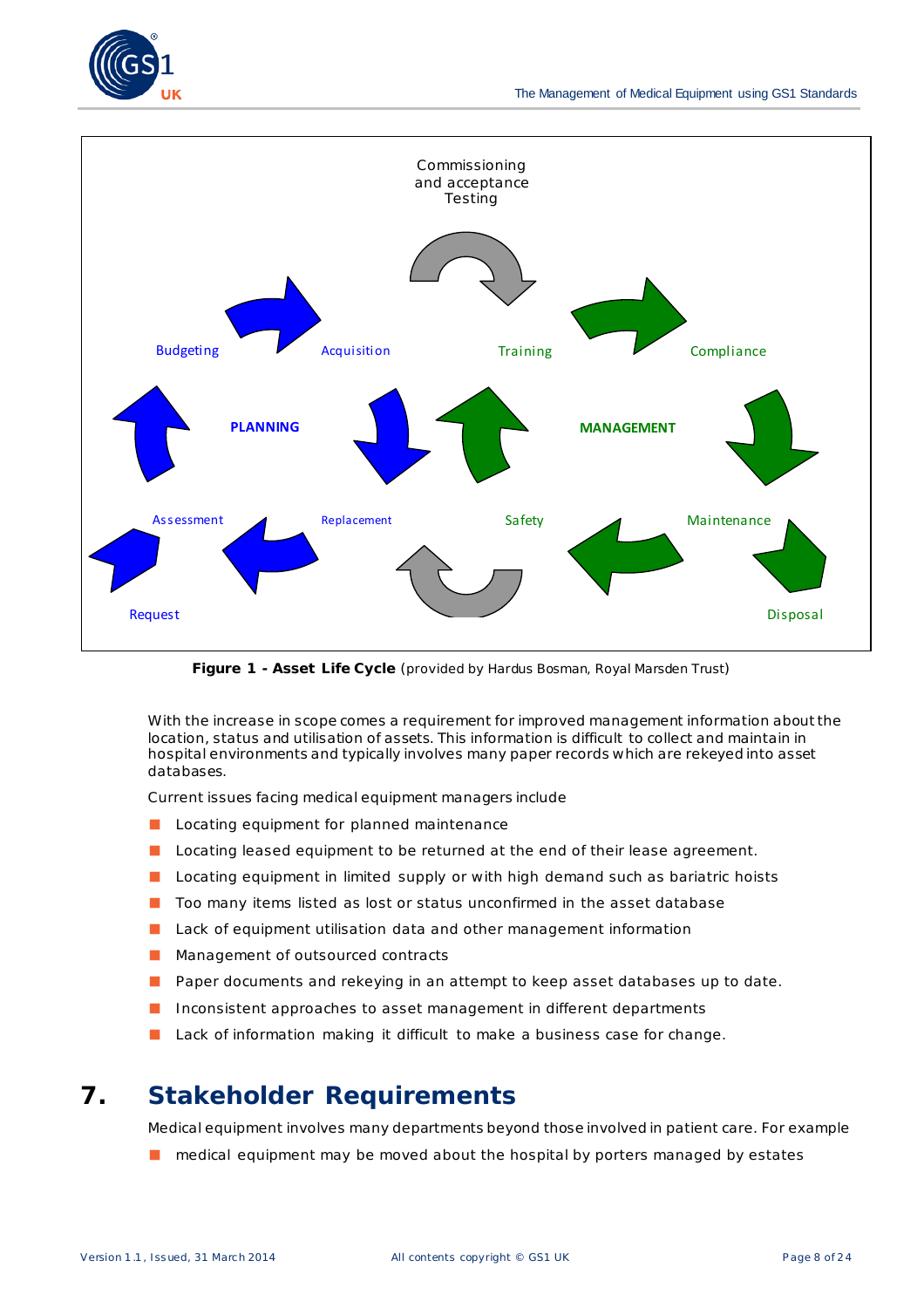- medical equipment may need to be registered and tracked in a finance asset register for audit purposes
- procurement will be involved in purchase processes and decisions
- ambulances may arrive or leave with equipment
- community services may take over responsibility for equipment from the hospital.

[Table 1](#page-8-2) shows what various stake holders require of any asset management system.

#### <span id="page-8-2"></span>**Table 1 Requirements**

| Need access to the correct equipment, in cleaned and serviceable condition in<br>the correct location when required.                                                  |
|-----------------------------------------------------------------------------------------------------------------------------------------------------------------------|
| Need to be warned when equipment is due for planned maintenance or needs<br>to be returned at the end of a lease agreement, or when warranties are about<br>to expire |
| Need accurate, auditable information about capitalised assets in an asset<br>register showing equipment location and ownership                                        |
| Need the ability to allocate asset costs to relevant budget holders                                                                                                   |
| Need accurate information about planned maintenance requirements for each<br>asset including its current location                                                     |
| Need information to confirm that assets are managed efficiently and according<br>to the trust's asset management plans and policies.                                  |
| Need systems and processes to minimise the opportunities for equipment to be<br>stolen, damaged or used without authorisation, and to identify who is<br>responsible. |
| Need to understand the total cost of ownership of equipment and any impact<br>on clinical outcomes                                                                    |
| Need knowledge of all out sourced contracts and the supplier performance<br>against those contracts.                                                                  |
|                                                                                                                                                                       |

## <span id="page-8-0"></span>**8. GS1 Standards**

#### <span id="page-8-1"></span>**8.1. Identifiers**

The Department of Health recommends using GS1 standards in "Coding for Success" in NHS England as documented in "Coding for Success" published in February 2007. The NHS mandates GS1 standards in "Better Procurement, better Care" published in August 2013 and the "NHS eProcurement Strategy" due to be published in April 2014. NHS England and the Health and Social Care Information Centre (HSCIC) also promote the use of GS1 standards in the NHS.

ISB 1077 and ISB 0108 define the use of GS1 standards and how they should be used by the NHS and its suppliers for identifying products, patients, locations and assets and for the use of bar codes. The benefits of using GS1 standards include

- GS1 identifiers are globally unique, they do not need to be changed when trusts separate or merge and they can be used by suppliers and contractors without requiring the maintenance of complex cross-reference tables.
- Bar code and RFID readers can recognise and select GS1 bar codes and RFID tags even when other bar codes or tags are present using features that are ISO standards
- Data in GS1 bar codes and RFID tags has a well-defined structure that can be understood by any relevant application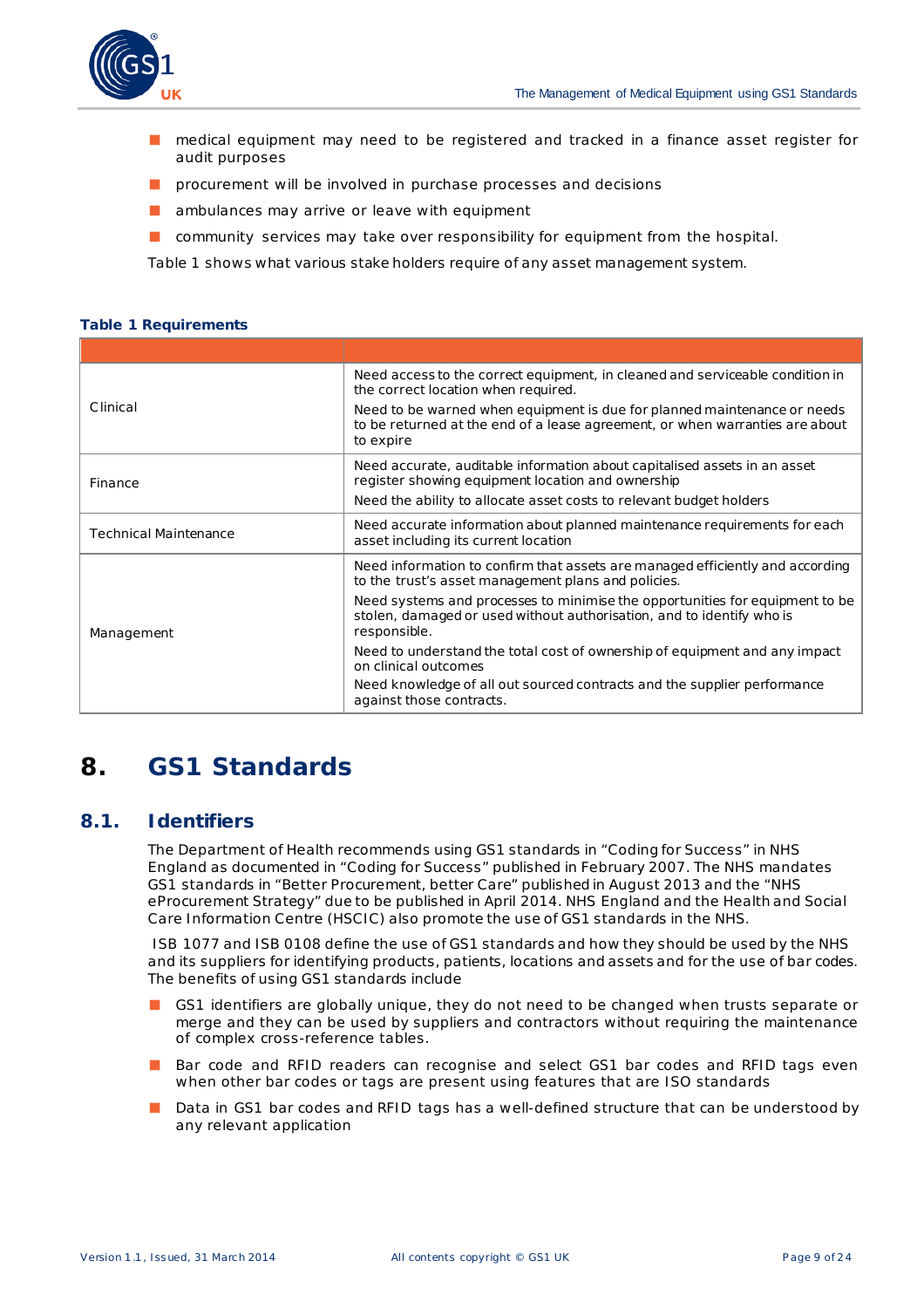

All GS1 identifiers (also known as keys) start with a sequence of numeric digits called a GS1 Company Prefix, which GS1 allocates to individual companies. Subsequent digits or characters are appended to the prefix to create unique identifiers for specific items.

GS1 works closely with ISO to ensure that GS1 standards are recognised by ISO. GS1 has recently been given special status (JTC 1 PAS Submitter) which speeds the process for GS1 standards to become ISO standards.

Fundamentally GS1 standards provide an infrastructure of identifiers, bar codes and RFID tags that can be used by any application in any organisation. GS1 standards enable integration of systems within the trust and allow information from external providers' systems to be incorporated easily into the trust's information management and control systems.

These benefits are particularly applicable to medical equipment management where the outsourcing of asset ownership, repair and maintenance is increasingly common.

GS1 recommends that the identifiers are not used to encode information since such schemes are rarely flexible enough for the long term. It is normally better to use the identifier purely as a key to look up information in a database.

### <span id="page-9-0"></span>**8.2. Bar Codes and RFID Tags**

GS1 standards specify the minimum size of bar codes to ensure that they can be read reliably by a wide range of equipment in different environments. Actual readability of bar codes will depend on the quality of the printer used to print them and of the scanner used to read them.

GS1 linear or one dimensional (1D) bar codes (GS1-128) may be too large to fit on some items. GS1 two dimensional (2D) bar codes (GS1 DataMatrix) can be much smaller and can be read more reliably, they are also likely to become common on pharmaceutical and other products purchased by the trust. For these reasons two dimensional bar codes are the preferred option. However two dimensional codes may not be readable by some legacy bar code readers in the trust. (See section [16.2](#page-19-2) [GS1 Bar Codes\)](#page-19-2)

When a GS1 key is encoded in a GS1 barcode it is prefixed by an Application Identifier (AI) number which identifies the type of GS1 key so that it can be interpreted and processed correctly.

Asset bar code labels suitable for hospital use are likely to cost around 5p with a further cost of around 20p if a passive RFID tag is included. Actual costs will vary with the label type and the volume purchased. Given the potential benefits that RFID tags can provide they should be considered as a replacement, or more likely, as complement to the use of bar codes.

#### <span id="page-9-1"></span>**8.3. Information Exchange**

GS1 standards also enable the exchange information between companies in the following ways

#### **Electronic Messages**

GS1 has defined standard electronic commerce (eCom) messages for a wide variety of business transactions including orders, invoices, and delivery notes.

#### **Data Pools**

Manufacturers can input data into GS1 standard data pools for automatic onward delivery to their customers. This ensures that customer receive the correct data in a standard form from all manufacturers while manufacturers only have to enter the data once for all their customers. The GS1 standard data pools are fully compliant with the US Global Unique Device identification Database (GUDID) but can also provide significant additional information and functionality.

#### **Visibility Data**

GS1 bar codes and Radio Frequency IDentification (RFID) tags enable automatic tracking of products at key points in the supply chain. This information is stored in GS1 standardised event repositories which can then be accessed by authorised users to provide full visibility of products as they pass along the supply chain.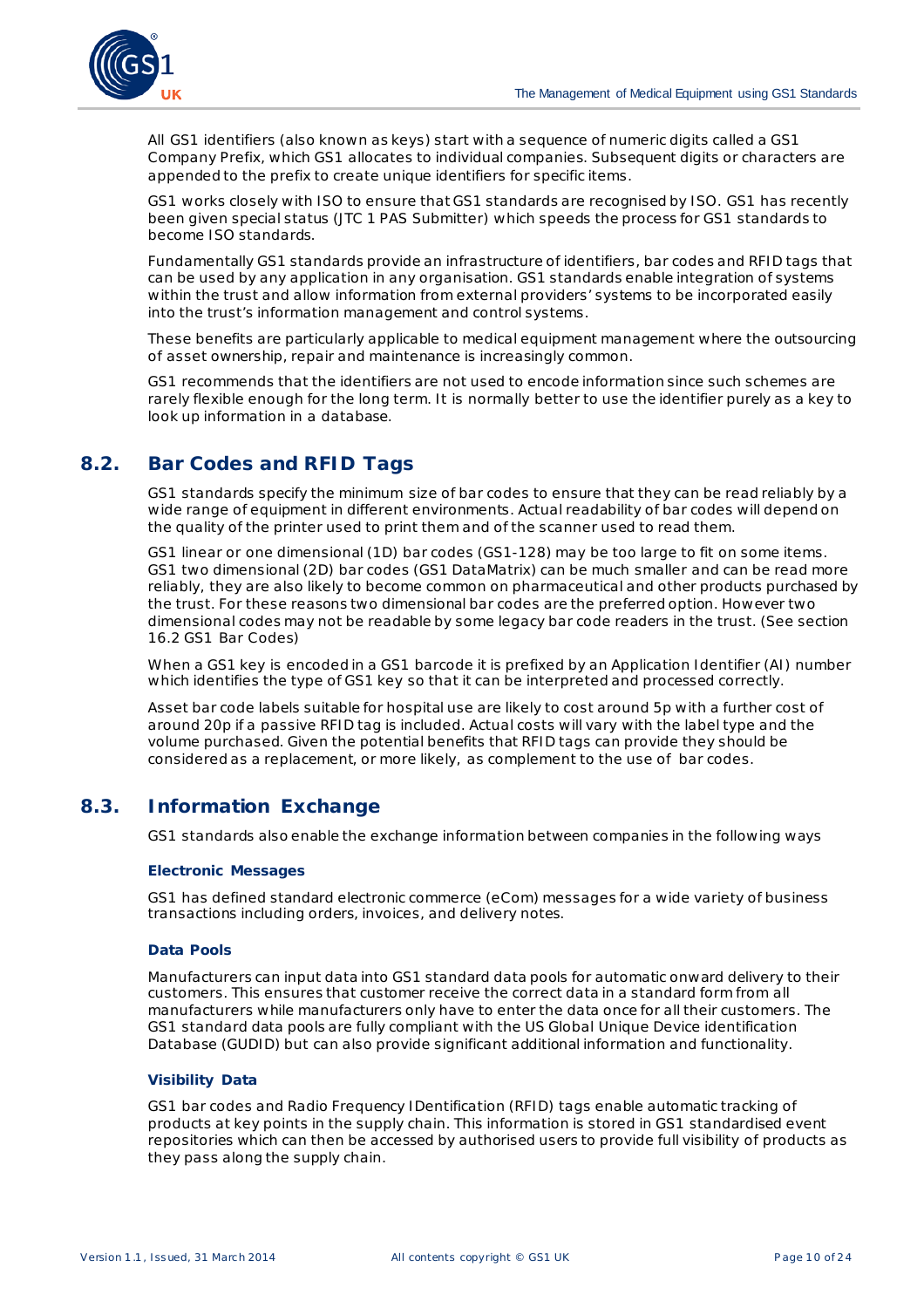

## <span id="page-10-0"></span>**9. Best Practice Identifiers for Asset Management**

This section reviews where GS1 standards apply to the information which BSI PAS 55 2 Guidelines (See<http://pas55.net/> and now incorporated into ISO 55000) state should be considered for inclusion in an asset information management system.

### <span id="page-10-1"></span>**9.1. Asset Identification**

Each asset should be identified by GS1 Global Individual Asset Identifier (GIAI). GIAIs are globally unique and can therefore continue to be used when trusts separate or merge. In addition rented assets, such as specialist mattresses, can be given a GIAI by an external contractor knowing that this identifier will not clash with any other hospital assets or any other supplier assets.

### <span id="page-10-2"></span>**9.2. Asset Labelling**

A label containing the GIAI in both human readable format and in a GS1 bar code and/or GS1 RFID tag should be attached to each asset. This will ensure that applications, including those of external contractors can scan and record the bar codes and RFID tag data s directly into their systems.

#### <span id="page-10-3"></span>**9.3. Physical Location Identification**

Each relevant location should be identified by a GS1 Global Location Number (GLN). Relevant locations will include those within the trust itself and also those of external organisations providing services such as repair and maintenance. This will enable suppliers to use the trust delivery location identifiers without having to maintain complex internal cross reference tables. See also the paper "Recommendations on the use of GLNs in NHS Trusts" in sectio[n 18](#page-22-1) [References](#page-22-1)

The GS1 UK web site provides a Numberbank function where GLNs and their description can be created. This ensures that GLNs are formed correctly including the necessary check digit. A bulk upload and download facility is available making it straightforward to integrate GLNs into the trust's internal systems. For more information emai[l healthcare@gs1uk.org](mailto:healthcare@gs1uk.org) or phone 0808 1728390.

It is important to ensure each relevant location is identified by one and only one GLN. Estates will probably already have a database of hospital locations to which a field for the GLN can be added. As the layout of the hospital changes estates can add new GLNs as necessary.

It is suggested that estates takes the lead in managing and maintaining an internal database of GS1 GLN physical location identifiers and the installation of the associated GLN bar code labels. A similar process to that for labelling assets can be used for labelling physical locations.

#### <span id="page-10-4"></span>**9.4. Location Labelling**

A label containing the GLN in both human readable format and in a GS1 bar code and/or GS1 RFID tag should be attached to each location. This will enable applications, including those of external contractors, to use the bar codes and RFID tag data directly within their systems. For example delivery services or other outsourced services will be able to use the location bar code to confirm the correct delivery location and then to record where the delivery was actually made or where the pick-up occurred.

### <span id="page-10-5"></span>**9.5. Organisational Identifiers**

Budget holders and departments should also be identified by a GS1 GLN. In addition to their use in asset management the GLN can be used to provide a unique reference to identify bill to and ship to information within supplier orders and invoices. Indeed the use of GLNs is likely to be mandated as part of the NHS procurement strategy.

The GS1 GLN Numberbank as described in Sectio[n 9.3](#page-10-3) [Physical Location Identification](#page-10-3) can be used to create GLNs for budget holders and departments.

GS1 UK suggests that finance or ICT should take the lead in creating and maintaining a database of GLNs to identify departments and budget holders. The GLNs can be created sequentially and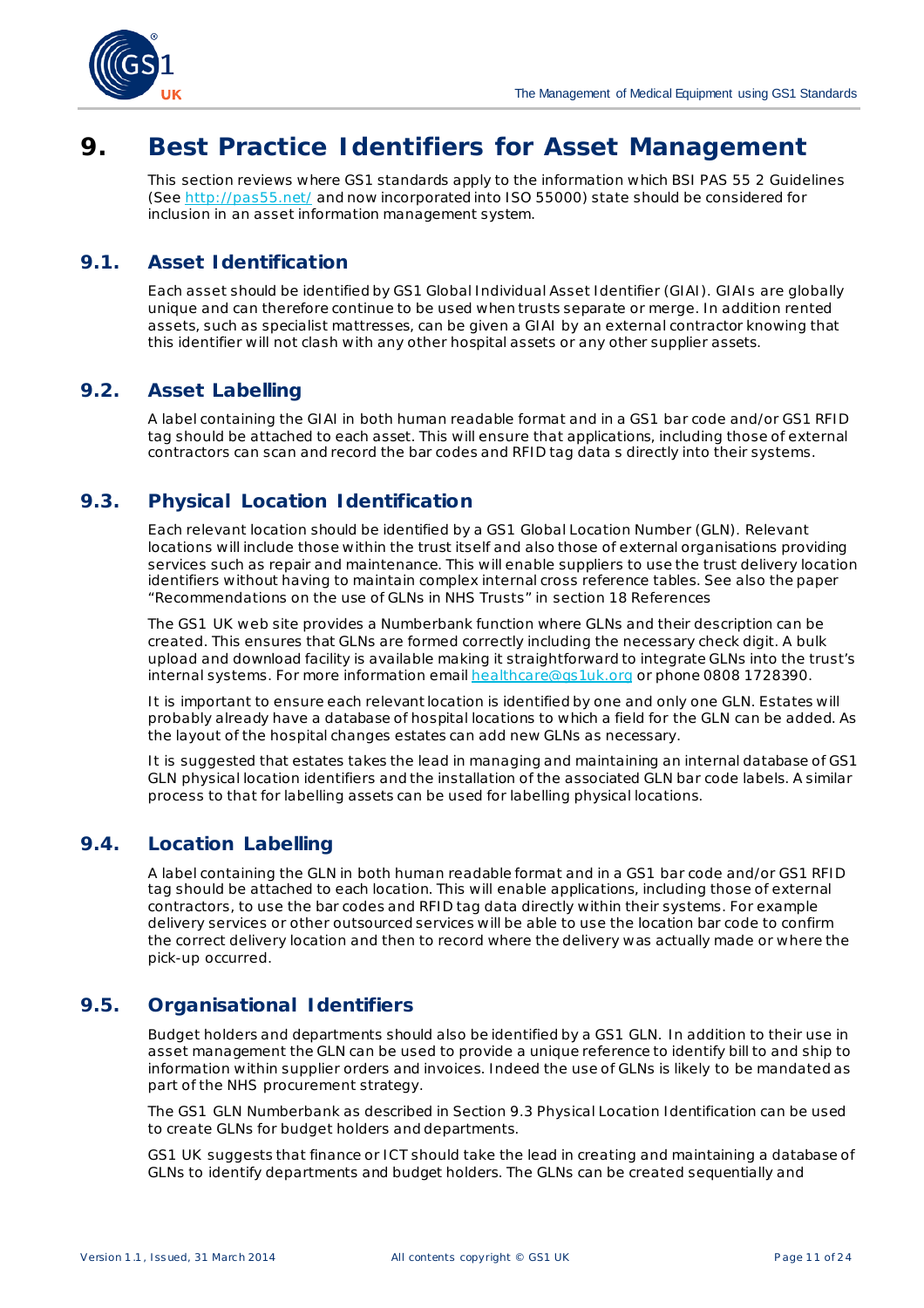

entered into a field in the relevant finance database. The existing budget codes can continue to be used internally but the GLN will be used when communicating outside of the trust.

GLNs are expected to be an important part of the NHS eProcurement strategy due to be published in Q2 2014.

### <span id="page-11-0"></span>**9.6. Asset Allocation**

The department or other organisation who is the budget holder or who has been allocated responsibility for an asset should be identified by a GS1 Global Location Number (GLN). This will enable external service providers to use this identifier in their internal systems and in their electronic invoices and other communications without having to maintain complex internal cross reference tables.

It is important to ensure each department is identified by one and only one GLN. Finance will probably already have a database of departments and budget holders to which a field for the GLN can be added. As the organisation structure of the hospital changes finance can add new GLNs as necessary. (See GS1 UK paper "Recommendations on the use of GLNs in trusts")

### <span id="page-11-1"></span>**9.7. External Service Provider Identification**

External supplier of products and services should identify themselves using their own unique GLN. This will enable the trust to use this identifier in their internal systems and in their electronic orders without having to maintain complex internal cross reference tables.

The forthcoming NHS eProcurement strategy is expected to promote the use of GLNs to identify suppliers to the NHS.

#### <span id="page-11-2"></span>**9.8. Patients**

It may on occasions be necessary to record on which patient a device has been used. This could be for potential infection control or to take action if equipment is found to be faulty. The NHS standard for patient identification, ISB 1077, is to use a wrist band with a GS1 DataMatrix bar code compliant bar code encoding the NHS number as a GS1 Global Service Relationship Number (GSRN); increasingly all patients will have such wrist bands.

#### <span id="page-11-3"></span>**9.9. Staff and Service Providers**

It may be necessary to record which staff operated or serviced equipment, or to record which staff have taken items from a medical equipment library. Healthcare professionals and other trust staff should be identified by a GSRN (See sectio[n 16.1](#page-18-1) GS1 Keys [for Asset Management](#page-18-1)). External service provider staff should be identified by a GSRN provided either by the trust or the service provider itself, whichever is most convenient.

The GSRN can be encoded in a GS1 Bar Code or RFID tag incorporated in an identity badge.

Using the GSRN enables internal and external staff that move between hospitals and trusts to keep the same identity and avoids proliferation of access or identify cards.

## <span id="page-11-4"></span>**10. Best Practice Processes**

The following sections assume that an accurate automated location system for assets is not available. This is likely to be the position for many trusts. Sectio[n 11](#page-14-1) [Automated Location System](#page-14-1) considers best practice where automated location systems are available

#### <span id="page-11-5"></span>**10.1. Commissioning**

Newly acquired assets should be given a GIAI. The asset database may generate the GIAI and print the asset label although if RFID tags are to be used then an RFID writer would be required.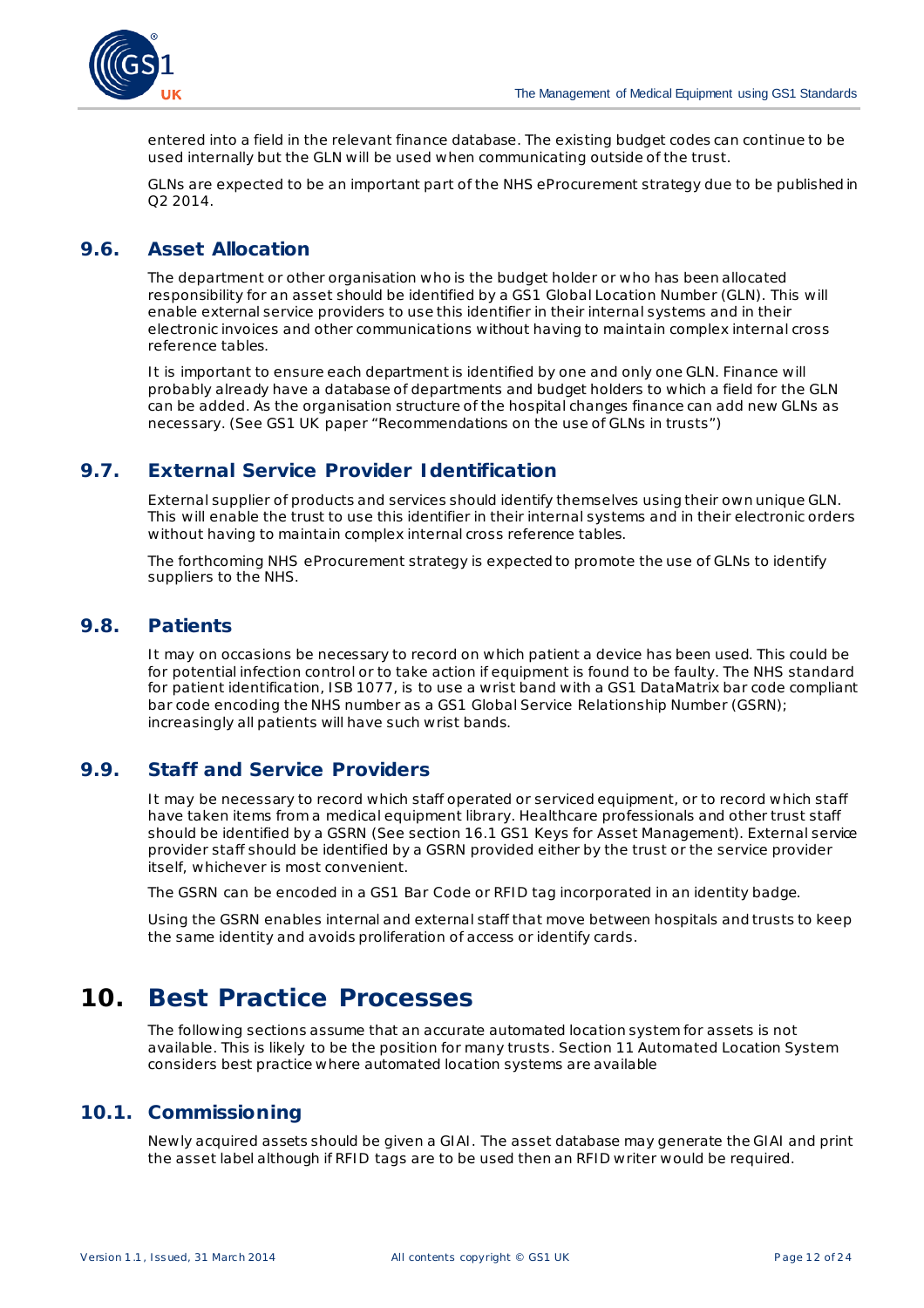

Alternatively a pre-printed GIAI label, incorporating an RFID tag if required, can be attached to the asset and scanned to enter the correct GIAI into the database.

Often the supplier's product code, serial number, batch number and expiry date will all have to be written to fields in the asset database. Increasingly this information will be available as a GS1 product bar code on the product itself which can be scanned directly into the asset database without the need for rekeying.

The location of the asset following commissioning can be updated directly into the register by scanning the GIAI and the GLN bar code of its current location at the commissioning site. Alternatively the GLN may be known by the commissioning application so eliminating the need to scan the GLN.

Additional information such as the asset owner and dates for planned maintenance will need to be entered into the asset database.

If the asset is capitalised it may be necessary to update a separate financial asset registry. This should ideally be handled by an automated feed without the need for any rekeying.

### <span id="page-12-0"></span>**10.2. Delivery to the User**

Once the asset has been delivered to the user the deliverer will use a hand held scanner to scan the GIAI of the asset and the GLN of the location to which it has been delivered. This will either update the asset register in real time or else will update it once the hand held is returned to its docking station.

### <span id="page-12-1"></span>**10.3. Allocating equipment to in-patients**

Bar codes and scanning linked to asset and other trust databases can be used to

- Check that the correct equipment is used in a patient's treatment-; for example checking that the infusion pump has the correct profile for this ward, or that the equipment is not overdue for a service
- Check that the equipment has been properly cleaned and serviced between patients
- Record which assets have been used in the treatment of which patients in order to identify affected patients where equipment is subsequently found to have been faulty or contaminated
- Record asset utilisation to ensure even use and correct maintenance and to provide management information for purchase decisions

To achieve this hand held scanners could be used to

- Scan the asset bar code, healthcare professional ID and the patient's GS1-compliant barcoded patient wristband, when allocating equipment to the patient and again when removing the equipment, and update the asset database.
- Scan the asset bar code and operative ID when carrying out cleaning/servicing and update the asset database.

#### <span id="page-12-2"></span>**10.4. Allocating equipment to out-patients**

The process for allocating equipment for use in the patient's home or other location outside of the hospital is similar to allocating equipment to in-patients. The main difference is that the record would show that the asset is going with the patient to a location outside the hospital.

#### <span id="page-12-3"></span>**10.5. In House Planned Maintenance**

When an asset becomes due for planned maintenance, the asset database should generate a notification including the asset's current location. This information can be downloaded into an application on a handheld device carried by the maintenance person who can scan the asset to confirm that maintenance has taken place and to confirm the assets physical location. Again this information should then be uploaded into the asset database.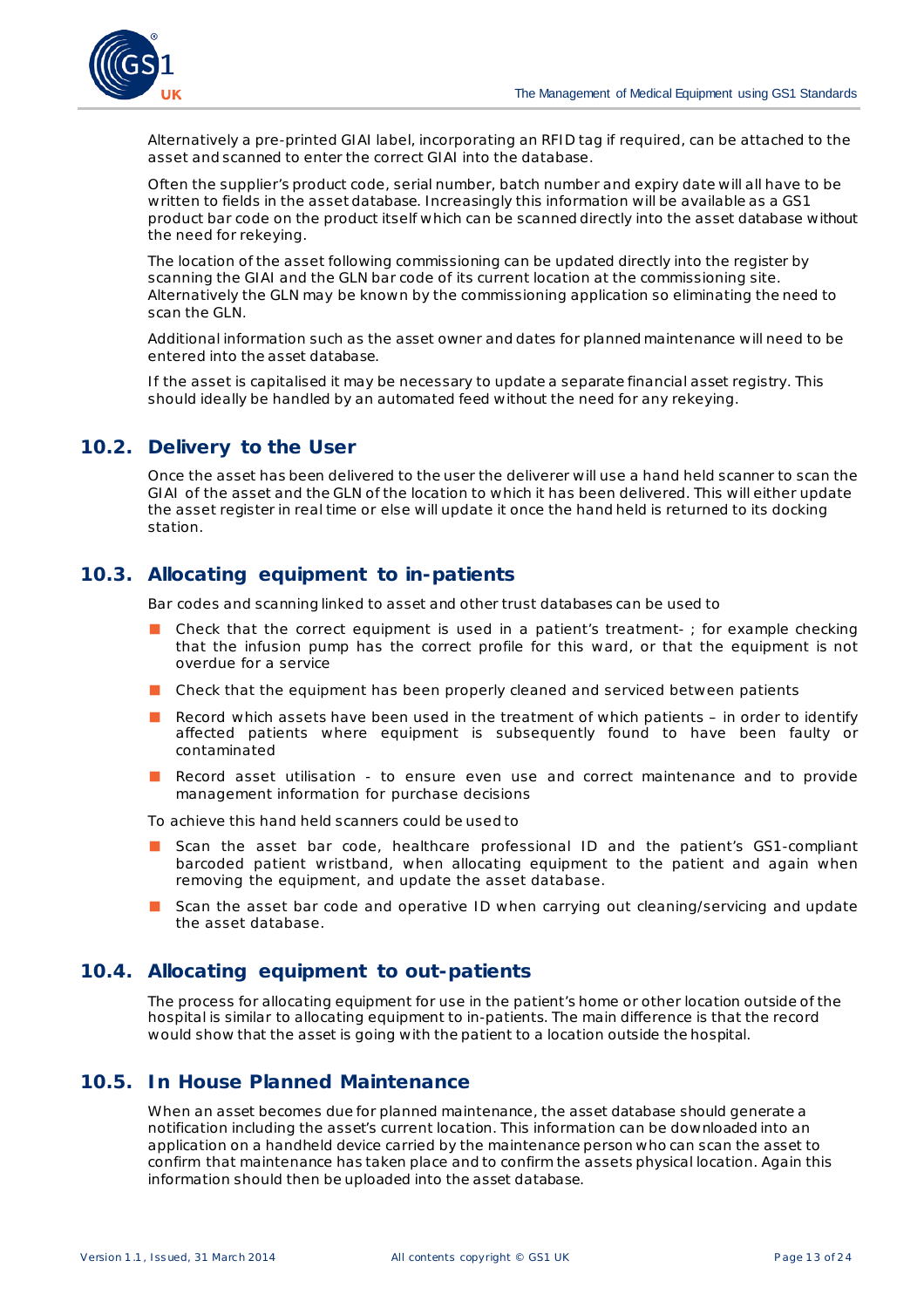

Where *in situ* maintenance is not possible the hand-held device should merely scan and record the location from which the asset was collected and its new location in the repair facility. As the asset moves through the maintenance process its location and status can be recorded using bar code scans as required. Finally when the asset is delivered back to the user the asset Id and location can be scanned to update the asset database.

### <span id="page-13-0"></span>**10.6. In House Repair**

When an asset is in need of repair its record should be accessed in the asset database and a work item generated. The work item, identifying the asset, its location and other relevant information can then be downloaded into the hand-held device of the person who will undertake the repair. If the repair can be made *in situ* then on completion of the repair the GIAI and the GLN bar codes should be scanned and the asset database updated

If the asset cannot be repaired *in situ* then the process is similar to that for planned maintenance.

### <span id="page-13-1"></span>**10.7. Out-sourced Maintenance and Repair**

Any rented, leased or loaned assets should be entered into the asset database in a similar way as for assets owned by the trust with the exception that if the asset is already labelled with a GS1 asset identifier then there should be no need to relabel. In addition external suppliers should provide information in electronic form about the repairs and maintenance they have carried out on assets that are rented so that this information can be uploaded into the asset database.

#### <span id="page-13-2"></span>**10.8. Equipment Library**

Where an equipment library is used the process can be very similar to that for planned maintenance. However if a library is left unattended, for example overnight, then the clinical staff might not always scan equipment bar codes when booking equipment in and out of the library

Booking in and out of the library can be further automated by using RFID tags on library equipment. RFID readers can then record any items removed or returned to the store and any staff who entered or left the library. This should be sufficient to follow up on any items that have been removed without providing the required information.

It should be noted that in the absence of an equipment library it is difficult and expensive to get the accurate equipment utilisation figures that are required for more effective equipment management. Even where a library is in use the utilisation information is only related to the time that an asset has been booked out. This might not correlate closely to the time the asset was actually being used.

#### <span id="page-13-3"></span>**10.9. Disposal**

#### <span id="page-13-4"></span>**10.9.1. End of contract**

The asset database should highlight any assets that are leased or rented and whose contract is finishing. These assets can then be collected, prepared for return as required by the contract, their asset id and location scanned and the asset database updated.

#### <span id="page-13-5"></span>**10.9.2. End of life**

The bar code of an asset that has been agreed for end of life disposal can be scanned and the relevant record updated to show that they are available for pick up.

When the asset finally leaves the trust it can again be scanned and the asset database updated confirming that the trust is no longer responsible for the asset. In addition if the asset had been capitalised it may be necessary to update a separate financial asset registry. This should ideally be handled by an automated feed without the need for any rekeying.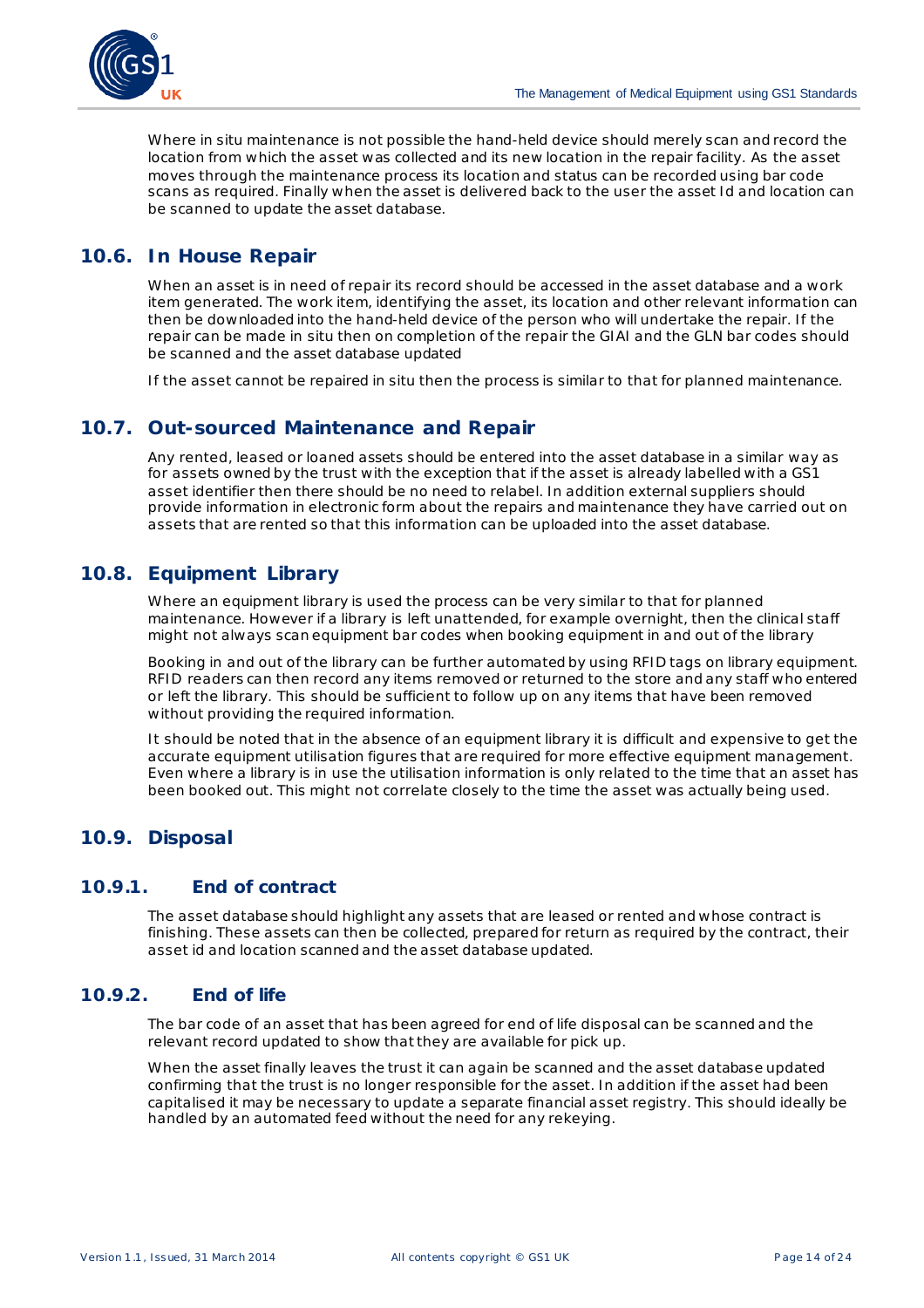

### <span id="page-14-0"></span>**10.10.Financial audit**

Trusts are subject to the same financial regulations as other organisation and are required to carry out regular physical audits of their assets.

If this process is carried out on a more frequent basis then it can highlight any assets that have gone missing and timely action can be taken.

## <span id="page-14-1"></span>**11. Automated Location System**

Where an automated location system is available there may be no need to scan bar codes to update the asset database with the asset's location. However there may still be a requirement to scan an asset's bar code to update its current status, for example that it is currently awaiting disposal, or that it has been allocated to a specific patient or that it was serviced at a specific time. In effect much of the bar code scanning documented in sectio[n 10](#page-11-4) [Best Practice Processes](#page-11-4) will still provide useful information.

If the trust has an accurate real time location systems it may be possible to infer that an asset, such as an infusion pump, that is not close to a bed is probably not in use. Equally mobility equipment, such as a wheel chair, that has not moved for a period of time is also probably not in use. This could make it possible to get more accurate utilisation information on assets.

## <span id="page-14-2"></span>**12. Creating GS1 Identifiers and Labels.**

Clearly it is essential that the trust should ensure that there is no duplication in the creation of GS1 identifiers. This will require the trust to put in place a governance process for the creation of GS1 identifiers. (See GS1 UK paper "GS1 Company Prefix Governance")

The example bar code sizes shown below are the minimum size specified by GS1 standards and this should ensure that they can be read in the widest possible situations. Actual readability will depend on the quality of the printer, the capability of the scanner and the light conditions. Modern scanners in well lighted environments may successfully read smaller bar codes than those specified in the GS1 standards.

GS1 DataMatrix bar codes can be very small depending on the level of error correction required and the size of data to be encoded. This makes them suitable for marking small assets, although the human readable information on the asset label may limit how small the label can be. Note however that only camera based scanners can scan GS1 DataMatrix bar codes.

Care should be taken to ensure that any asset labels meet the requirements of infection control.

### <span id="page-14-3"></span>**12.1. Asset Identifiers and labels**

GIAIs can be up to 30 characters long, however GS1 recommends that a standard length for the GIAIs to be used in a trust is agreed, a 5 or 6 character code in addition to the GS1 Company Prefix is suggested. This will ensure that any linear bar codes will be of a consistent size for all assets. The example bar code below is for a GIAI made up of an 8 digit company prefix of 50123450 and a 5 digit asset number of 00008. The 8004 is the application identifier (AI) showing that the following digits represent a GIAI. (Note the brackets are for human readability only and are not encoded in the bar code)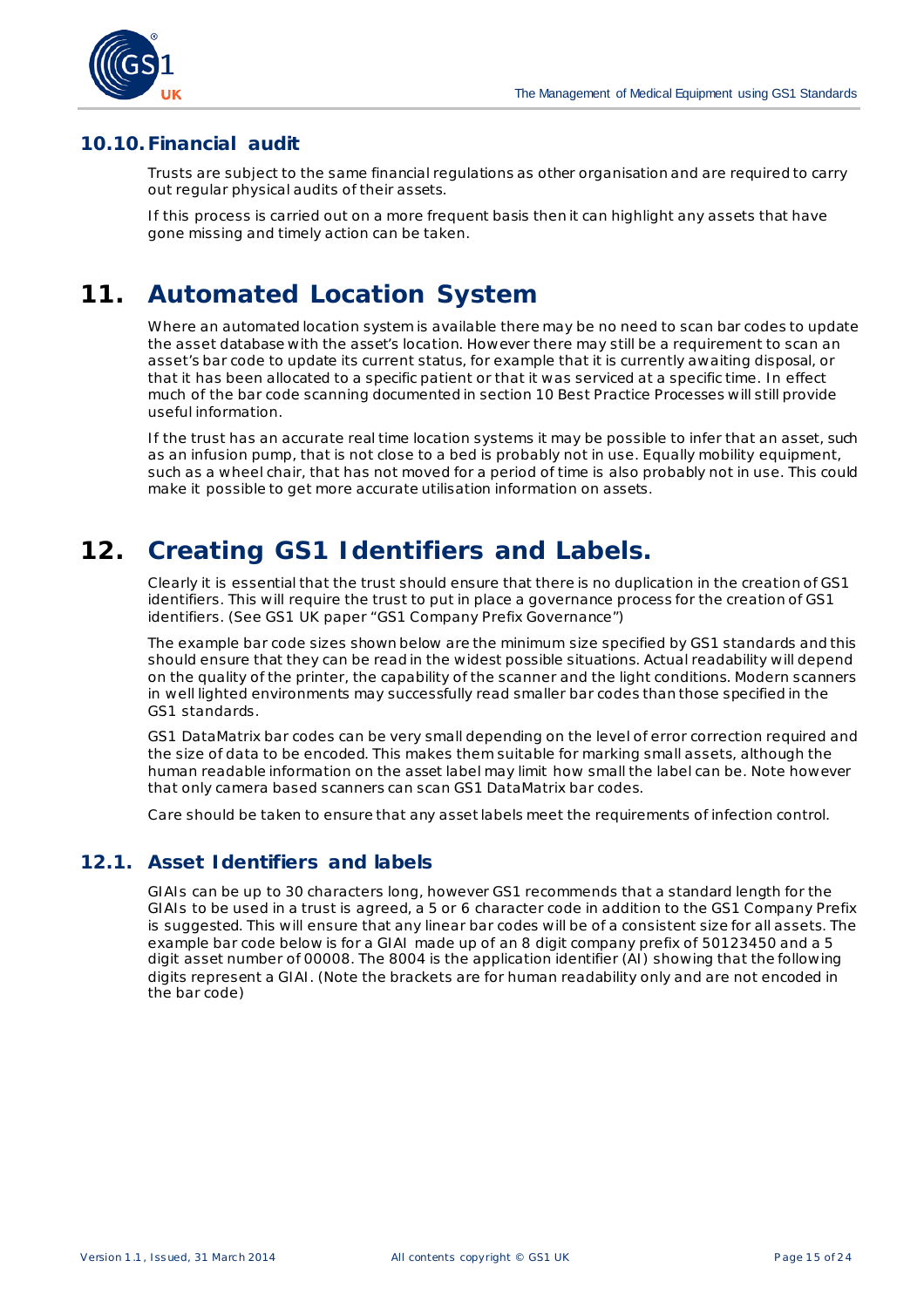

The first step is to agree the layout of the labels. See below for an example layout which provides a clear human readable number which will normally be sufficient for manual processes.





Label suppliers can provide pre-printed labels with sequential GIAI bar codes, optionally with an integrated GS1 passive UHF RFID tag. These tags can be attached to new assets as part of the commissioning process. The bar code label can then be scanned to create the record in the asset database. Other information about the asset can then be entered.

If assets carry a non GS1 compliant label they can be relabelled as follows. Attach the GS1 compliant GIAI bar code label to the asset The GIAI should then be scanned and the old asset ID entered (via another scan if this is bar coded). The association between the new GIAI and the old asset ID can then be uploaded into the asset database. Old bar codes should be defaced so that they cannot be read or the old label removed completely

GS1 UK suggests that if necessary existing assets should be relabelled as they are repaired or serviced. The remaining assets can be relabelled as part of an asset audit required by the finance department.

If a suitable bar code label printer is available then labels can also be printed on demand.

#### <span id="page-15-0"></span>**12.2. Physical Location Identifiers and Labels**

GS1 GLNs consist of 13 numeric digits including a check digit. Assuming that the trust has been allocated an 8 digit GS1 company prefix this allows for 10,000 unique locations to be identified, GS1 UK can allocate additional company prefixes if more location identifiers are required.

Alternatively GS1 standards also support a 20 character alpha numeric GLN extension component which substantially increases the number of locations that can be identified with a single GS1 prefix. However the use of the GLN extension is restricted to internal use and GS1 UK recommends that it is not used unless there are special reasons for doing so.

It is recommended to use a GLN for each physical location unless there are special reasons for using an SGLN.

The GLN bar code label can include a human readable description of the location if required as shown in the example below. However in many cases the location will already have a name label.

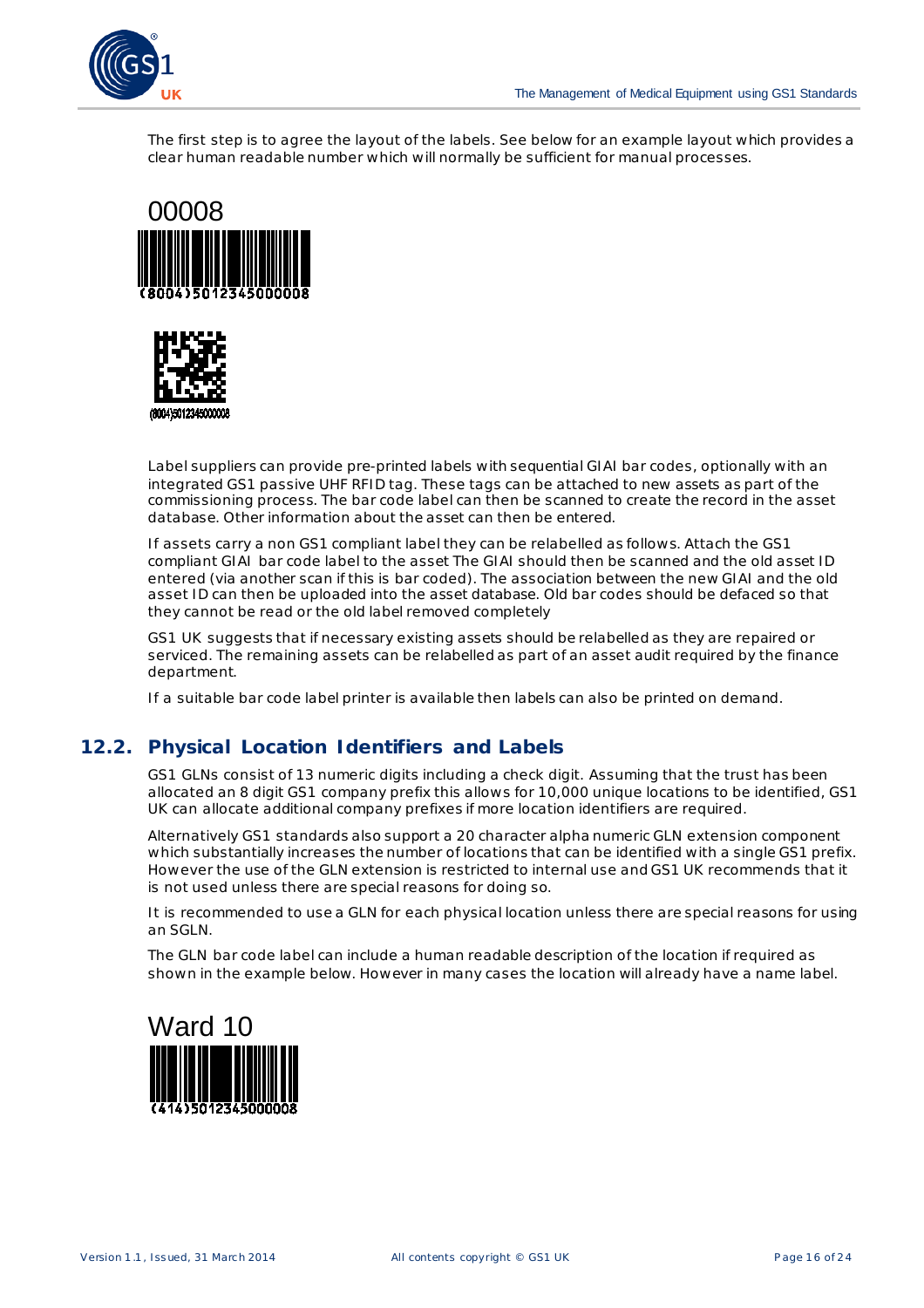

Ward 10



The GS1 UK web site provides a Numberbank function where GLNs can be created and linked to a description. This ensures that GLNs are formed correctly including the necessary check digit. A bulk up and download facility is available making it easy to integrate GLNs into the trust's internal systems. For more information emai[l healthcare@gs1uk.org](mailto:healthcare@gs1uk.org) or phone 0808 1728390.

The GS1 GLN in Healthcare Implementation Guide [\(http://www .gs1.org/docs/gsmp/healthcare/GLN\\_Healthcare\\_Imp\\_Guide.pdf](http://www.gs1.org/docs/gsmp/healthcare/GLN_Healthcare_Imp_Guide.pdf)) and the GLN Allocation Rules [\(http://www.gs1.org/1/glnrules/](http://www.gs1.org/1/glnrules/)) provides more information about the use of GLNs.

## <span id="page-16-0"></span>**13. Asset database and GS1 Identifiers**

It should be recognised that some manufacturers or service providers to the trust may use a GTIN (application identifier 01) or a GRAI (application identifier 8003) with serial number or a GIAI (application identifier 8004) to identify their assets. For this reason it is recommended that the application identifier should be included in the asset identifier field in the asset database. For example an asset with GIAI of 50123450 should be held in the database as 800450123450.

The asset database should be able to hold the largest asset identifier that the GS1 standards allow which is 36 alpha numeric characters as shown below.

GIAI is a maximum of 30 characters; the GIAI AI 8004 is 4 characters making a total of 34

GRAI plus serial number has a maximum of 30 characters, the GRAI AI 8003 is 4 characters making a total of 34

GTIN plus serial number has a maximum length of 14+20, the GTIN AI 01 is 2 characters making a total of 36

## <span id="page-16-1"></span>**14. KPIs and Reporting**

Clinical engineering departments will track KPIs linked to the asset management objectives set by the trust. The following KPIs are suggested for tracking performance of asset management from commissioning through to disposal and which should be impacted by the introduction of GS1 standards and automatic identification and data capture (AIDC) as outlined in this document.

- Percentage of planned preventive maintenance carried out on time
- Percentage of equipment not found first time for planned maintenance
- Average repair turn round time
- Percentage of equipment listed with status of lost/not known or similar
- Percentage of time that an asset is in use ( however this will require recording the association of equipment to patients which may not be possible initially)

Useful reports include

- Which assets are due for maintenance in the next day/week/month.
- Which assets need to be returned in the next day/week/month in order to avoid lease penalties or other additional contract costs.
- Which assets haven't been detected by the system for X number of days/weeks/months.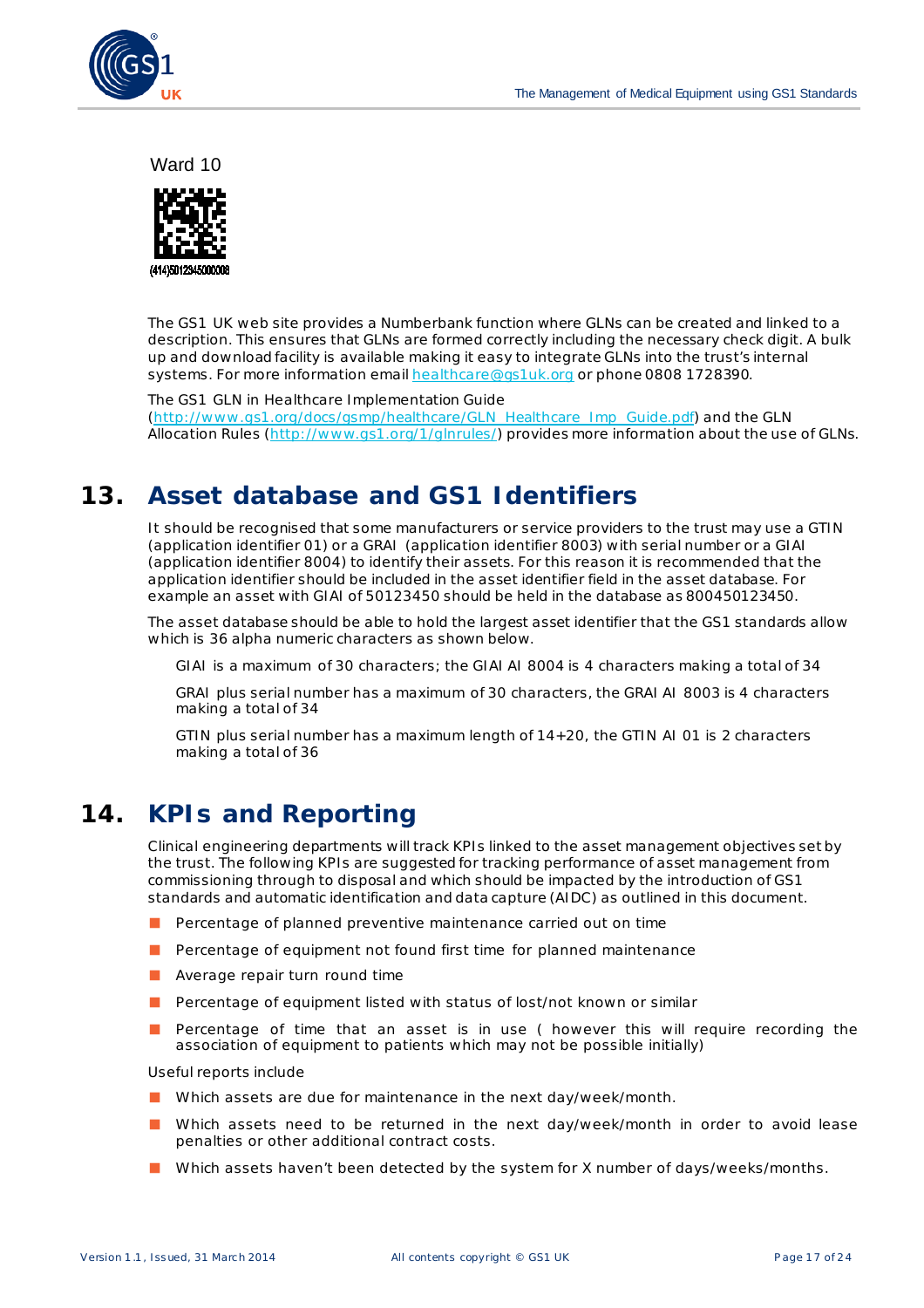

- The length of time an asset has been in use since purchase/maintenance/service, etc.
- Mean time between repairs for different asset models

(all time periods above would be user configurable)

## <span id="page-17-0"></span>**15. Getting Started**

Bar code labelling of assets and the purchase of a small number of hand held bar code readers can probably be authorised by clinical engineering management. This would provide some benefits in managing maintenance and repair processes carried out by clinical engineering.

- Find out more about GS1 standards and who else is implementing them within your trust by contacting GS1 on 0808 1728390 or [healthcare@gs1uk.org](mailto:healthcare@gs1uk.org)
- Visit other trusts who have implemented improved systems
- Assess current performance
	- □ % of planned maintenance carried out on time
	- □ % and value of equipment listed as lost or status unconfirmed
- Build a business case based on the benefits in section [4](#page-5-2) [Benefits](#page-5-2)
- Agree a phased implementation plan concentrating on scanning by clinical engineering to prove technology and systems
- Assess and update or replace existing asset database to ensure support for GS1 identifiers
- Identify a suitable solution partner with experience of GS1 standards to source printers, labels and scanners
- Agree GLN labelling of physical locations with estates
- Agree with finance to create/maintain a GLN database for entities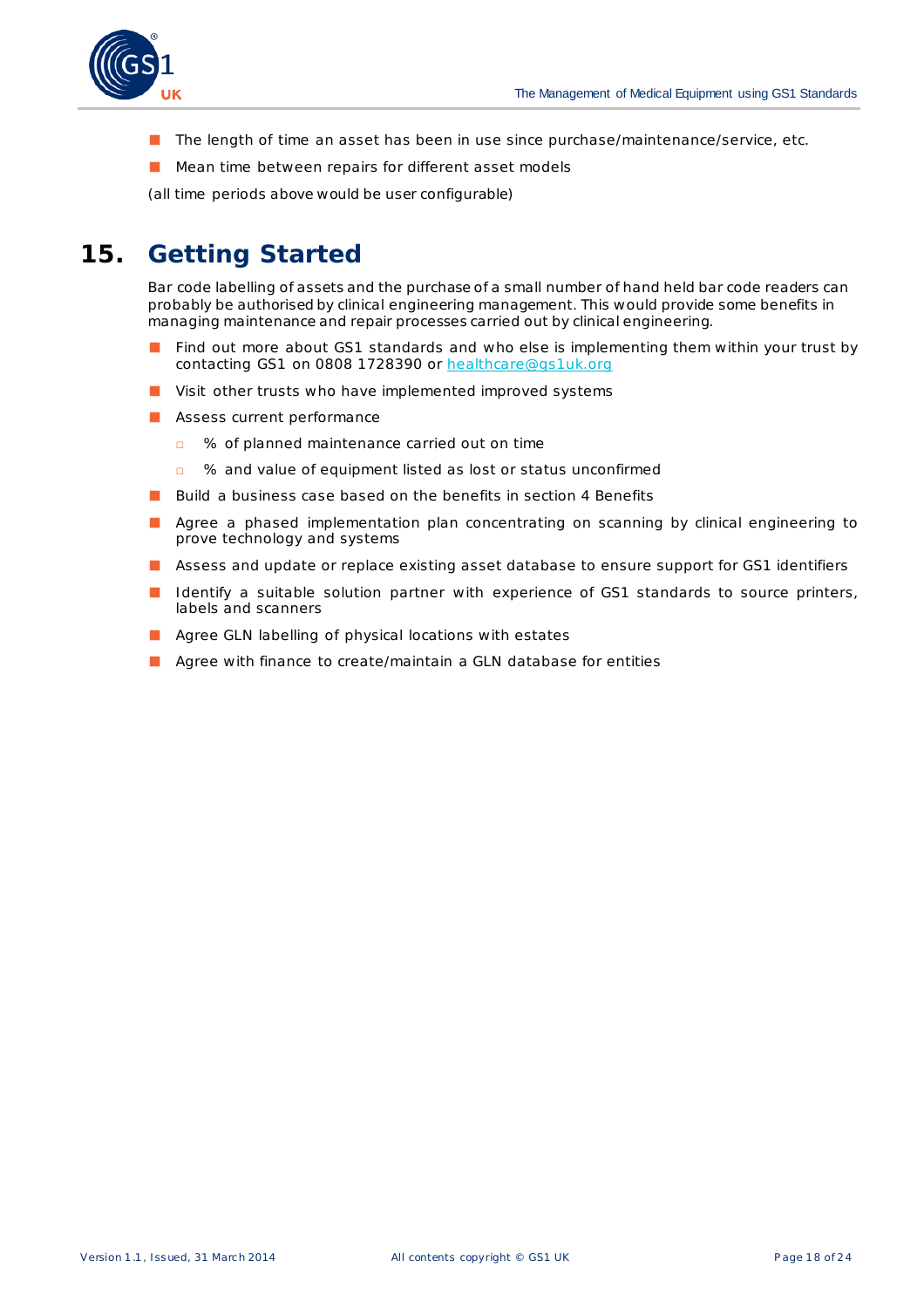

## <span id="page-18-0"></span>**16. Appendix 1 – GS1 Standards**

GS1 keys identify entities in a wide variety of industry sectors including healthcare. These keys all start with a sequence of numeric digits, called the GS1 Company Prefix (GCP), which GS1 allocates to individual companies. Subsequent digits or characters are appended to the prefix to create unique identifiers for specific items.

When a key is encoded in a GS1 bar code it is prefixed by an Application Identifier (AI) number which identifies the key. The information in a GS1 bar code is also printed in human readable form adjacent to the bar code. The Application Identifier is enclosed in parentheses in the human readable form but the brackets are not encoded in the bar code itself.

More detailed information on all GS1 keys and bar codes is available at http://www.gs1.org/barcodes/technical/id\_keys.

The complete GS1 identification and bar code standards are documented in the GS1 General Specifications available a[t http://www.gs1.org/genspecs](http://www.gs1.org/genspecs).

## <span id="page-18-1"></span>**16.1. GS1 Keys for Asset Management**

The most common keys are summarised below.

### <span id="page-18-2"></span>**16.1.1. GIAI – Global Individual Asset Identifier**

The GIAI can be used to identify any asset including such things as, computers, vehicles, surgical instruments, pumps and specimens.

### <span id="page-18-3"></span>**16.1.2. GLN – Global Location Number**

The GLN can be used to identify physical locations and organisation entities where is a need to retrieve pre-defined information to improve the efficiency of communication with the supply-chain. Global Location Numbers are a prerequisite for GS1 eCom message.

GLNs can have an additional extension component to identify sub locations.

### <span id="page-18-4"></span>**16.1.3. GSRN – Global Service Relation Number**

The Global Service Relation Number (GSRN) can be used to identify the provider or recipient of a service. In the NHS the GSRN is used on the patient wrist band to identify patients and may also be used to identify healthcare professionals.

#### <span id="page-18-5"></span>**16.1.4. SSCC – Serial Shipping Container Code**

The SSCC can be used to identify an item of any composition established for transport and/or storage which needs to be managed through the supply chain. The SSCC is assigned for the life time of the transport item and is a mandatory element on the GS1 Logistic Label. SSCCs are used to identify the pay load on a pallet, in a roll cage or in a package.

#### <span id="page-18-6"></span>**16.1.5. GTIN – Global Trade Item Number**

The GTIN is the GS1 Identification Key for any item (product or service) that may be priced, or ordered, or invoiced at any point in any supply chain. The GTIN is then used to retrieve pre-defined information about the item. The key benefit is that information about the item can be retrieved whether it is read in a GS1 bar code symbol, exchanged via a GS1 eCom message or accessed from the Global Data Synchronisation Network.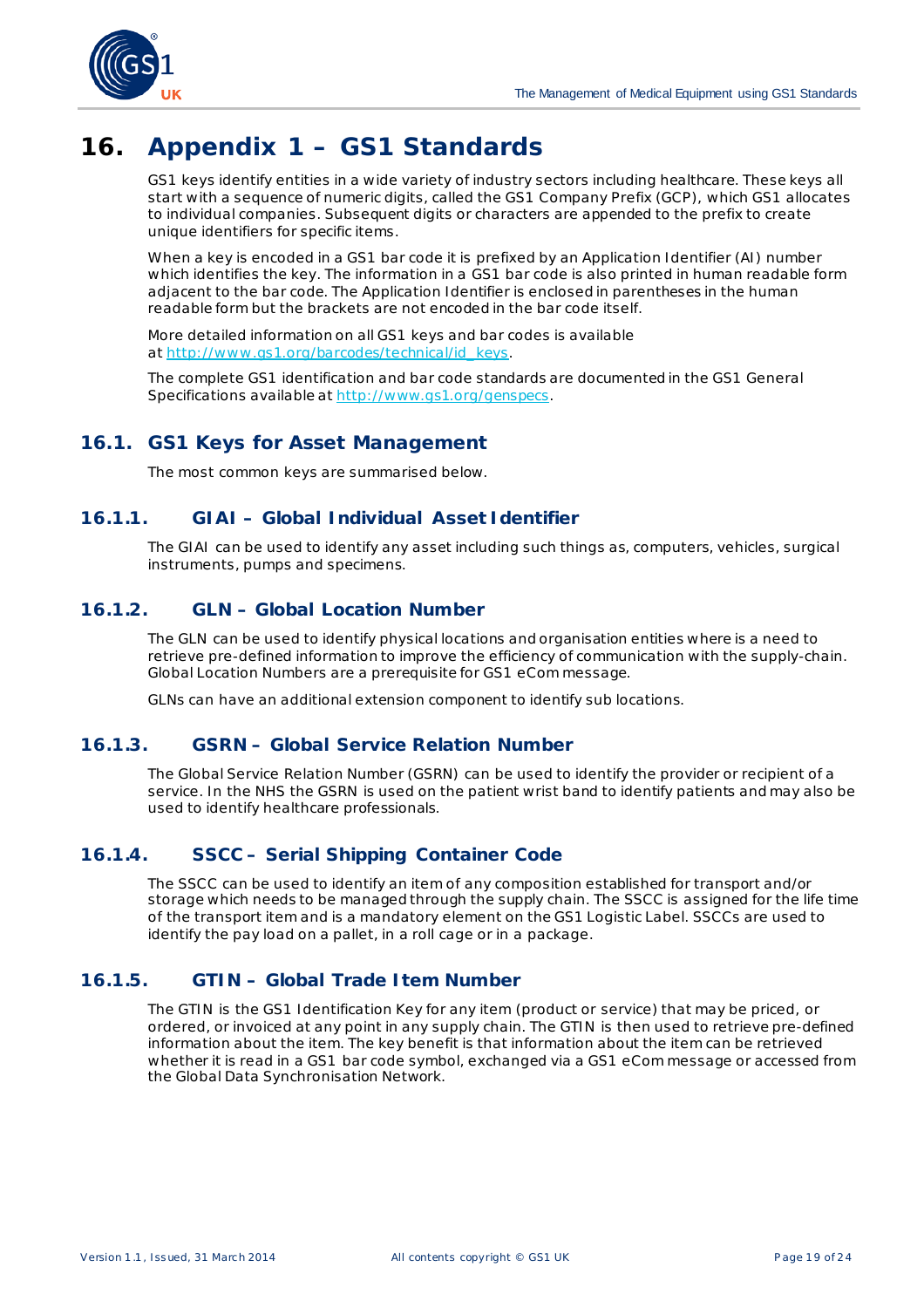

#### <span id="page-19-0"></span>**16.1.6. Global Returnable Asset Identifier - GRAI**

The GRAI is used to identify returnable items such as pallet bases, roll cages, plastic containers or gas cylinders which are used in the movement of goods. The goods themselves are identified by a GTIN or an SSCC.

#### <span id="page-19-1"></span>**16.1.7. GDTI – Global Document Type Identifier**

The GDTI is the Identification Key for a document type, for example a form, a certificate or a warranty. It can be combined with an optional, alpha-numeric serial number to identify specific instances of a document type.

### <span id="page-19-2"></span>**16.2. GS1 Bar Codes**

When GS1 keys and attributes are encoded into GS1 bar codes they are preceded by codes, known as Application Identifiers. For example GIAIs are preceded by AI 8004 while a GLN for a physical location is preceded by AI 414. The standard for GS1 bar codes is that the data encoded in the bar code should also be shown in human readable form. For readability AIs are enclosed in brackets in the human readable text although the brackets are not contained in the bar code itself.

The bar codes likely to be used in asset management are either GS1 128 or GS1 DataMatrix

Examples are shown below.

#### <span id="page-19-3"></span>**16.2.1. GS1 128**

This bar code can be read by virtually any bar code scanning device.. The data structure in the bar code is defined to enable batch numbers, expiry dates and a wide range of other information to be included.

GS1 128 bar code is a relatively large image the size of which varies with the information it contains. The example shows a GS1 128 bar code containing a GIAI.



#### <span id="page-19-4"></span>**16.2.2. GS1 DataMatrix**

The GS1 DataMatrix bar code can carry more information than the GS1 128 bar code in a much smaller space; it can also be read even when the bar code image has been damaged in some way assuming that the optional error correction capability has been used. However GS1 DataMatrix requires a camera scanner, such as those in mobile phones. GS1 DataMatrix cannot be read by the laser scanners which may already be deployed in some departments.

Again the size of a GS1 DataMatrix bar code will vary with the information it contains the level of error correction used. The example shows a GS1 DataMatrix containing a GIAI.

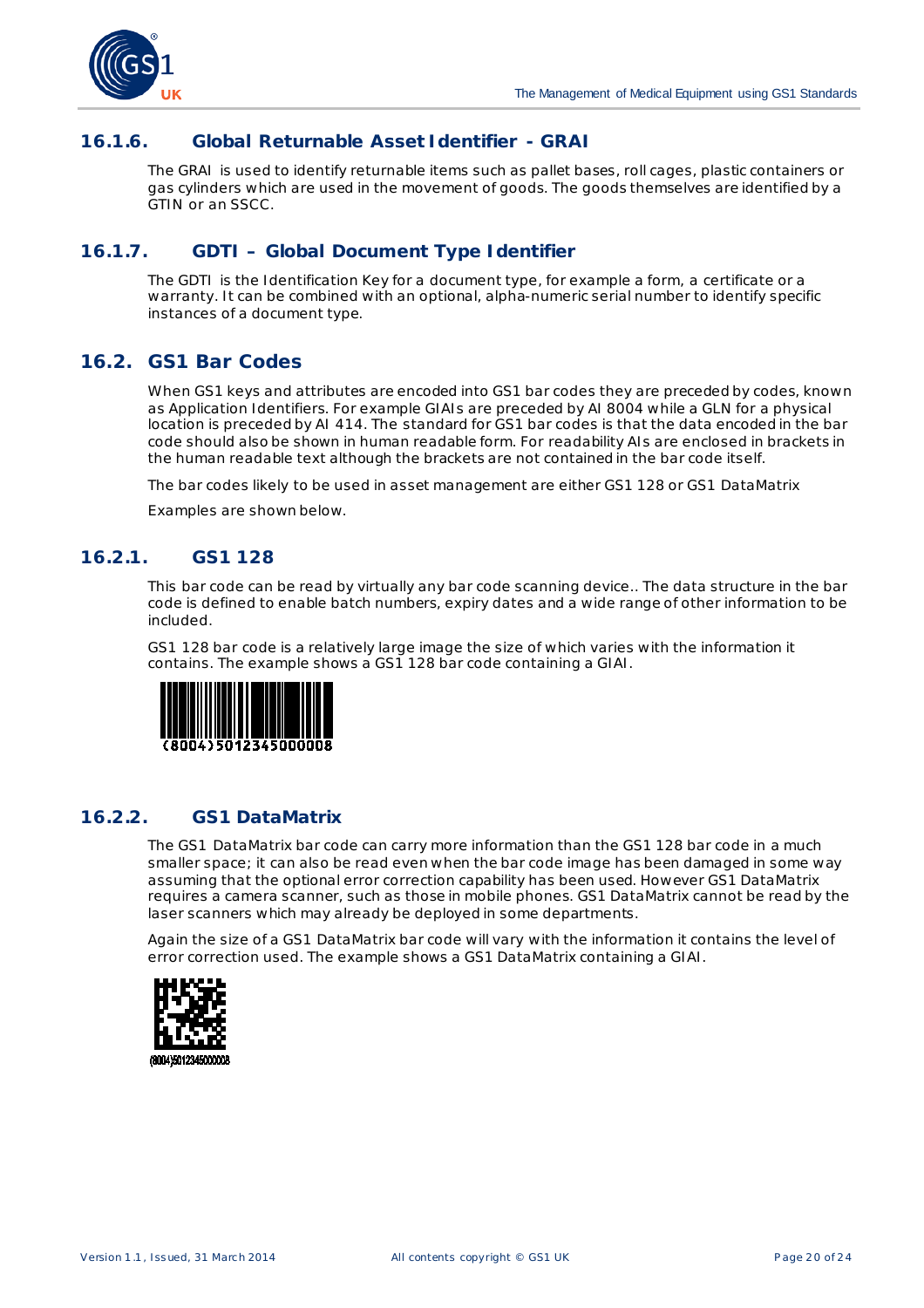

## <span id="page-20-0"></span>**17. Appendix 2 – Asset Location Technology**

Assets such as infusion pumps are likely to move around the hospital without their new location being recorded in the asset database. This can lead to assets being unable to be found when their planned maintenance is due. In the worst case the asset may never be found and will have to be written off without any clear idea of who should be held responsible for the loss.

There are a variety of approaches to getting more accurate location information about current location of assets with a hospital.

### <span id="page-20-1"></span>**17.1. Mobile reader active and passive tag**

It may not be possible for economic or other reasons to provide real time location of assets. In this situation an alternative approach is to tag assets with either active, semi passive or passive tags. A user with a mobile reader can then move around from location to location. At each location the mobile reader records the assets whose tags it can read and reports this back. Reporting back can be done through a suitable Wi-Fi connection or via a docking station linked into the hospital LAN.

This is a low cost approach, especially if passive or semi passive tags are used, but can provide very useful location information.

Room level accuracy will not be 100% reliable since radio waves may pass through walls.

#### **Active Tag**

Active tags cost around £30 and can be read from a distance of many meters. They typically are encased in a protective plastic casing in a wide variety of formats. The tags can attached to assets with glue, a lanyard or screws. Some examples are shown below.



For active tags a very low cost reader, such as a mobile phone or other hand-held device, can be used, enabling tags to be read each time a porter visits a location in his normal course of duty. This can provide location information up to 10 times per day in the more frequented locations. For locations that are not visited frequently it may be necessary to request porters to visit the location merely to get asset location information.

#### **Passive Tag**

Passive tags can be encased in a protective plastic casing similar to active tags if required. However they can also be embedded in a normal label as shown in the picture below. They are much lower cost typically adding approximately 20p to the cost of a label.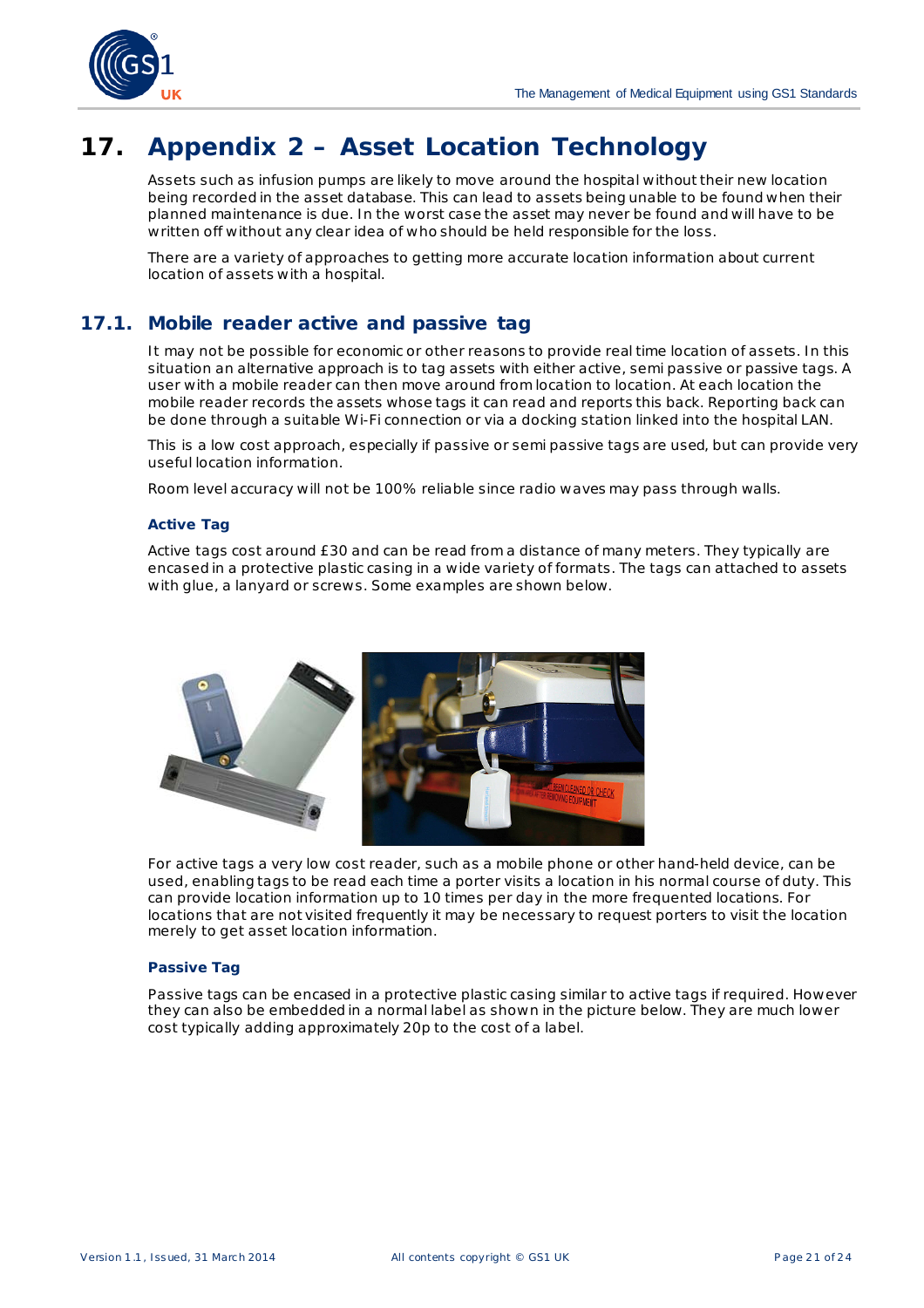



A more powerful reader is required to read passive tags. Suitable hand held readers are relatively large and expensive and their read range is limited to around 3 metres. The read reliability and accuracy will vary with the power of the reader and the direction of the reader's antenna. Tag readability is affected by a number of factors including the size of the tag and the type of material on which is it placed; it is important to select the most appropriate tag from the wide range available.

Reader performance can be improved by mounting the reader on a trolley and providing it with a separate power supply and incorporating a number of antennae.

The frequency with which locations are reported will clearly depend on how often the user visits a location with the mobile reader.

### <span id="page-21-0"></span>**17.2. Fixed readers – active tags**

Here fixed readers, linked into the hospital LAN, are located in areas where assets are likely to be and where their location is required. The assets are tagged with an active, or battery assisted passive tag, which reports its identity to the reader which then reports back which tags/assets are in its vicinity.

The location accuracy is dependent on the strength of the signal from active tags and the number of readers. Readers have to be installed and linked into the network which can be difficult to manage in areas where patients are being treated.

#### <span id="page-21-1"></span>**17.3. Fixed readers - passive tags**

This is similar to fixed readers with active tags except that passive tags can only report their identity from a relatively short distance of up to 10 metres depending on the reader and tag. For this reason the fixed readers are often placed in choke points, such as doors, where the distance from tag to reader is relatively short. This enables assets to be tracked into and out of rooms. It is assumed that an asset's location remains the same until it is detected passing through the same or another choke point.

Clearly the location is only definite when tags are read as they pass through a choke point. Again readers have to be installed and linked into the network which can be difficult to manage in areas where patients are being treated. However the tags are very low cost.

### <span id="page-21-2"></span>**17.4. Wi-Fi Location**

This approach requires comprehensive Wi-Fi coverage which has been specifically designed for RTLS. In particular the wireless access points for RTLS must be more carefully positioned than that required for simple data access. Assets are tagged with an active tag which uses triangulation of the wireless access points to calculate its position. It then reports its position through the nearest access point.

Location accuracy can be down to approximately 3 metres depending on the number, layout and configuration of the access points. Installing Wi-Fi for RTLS is expensive and accuracy can be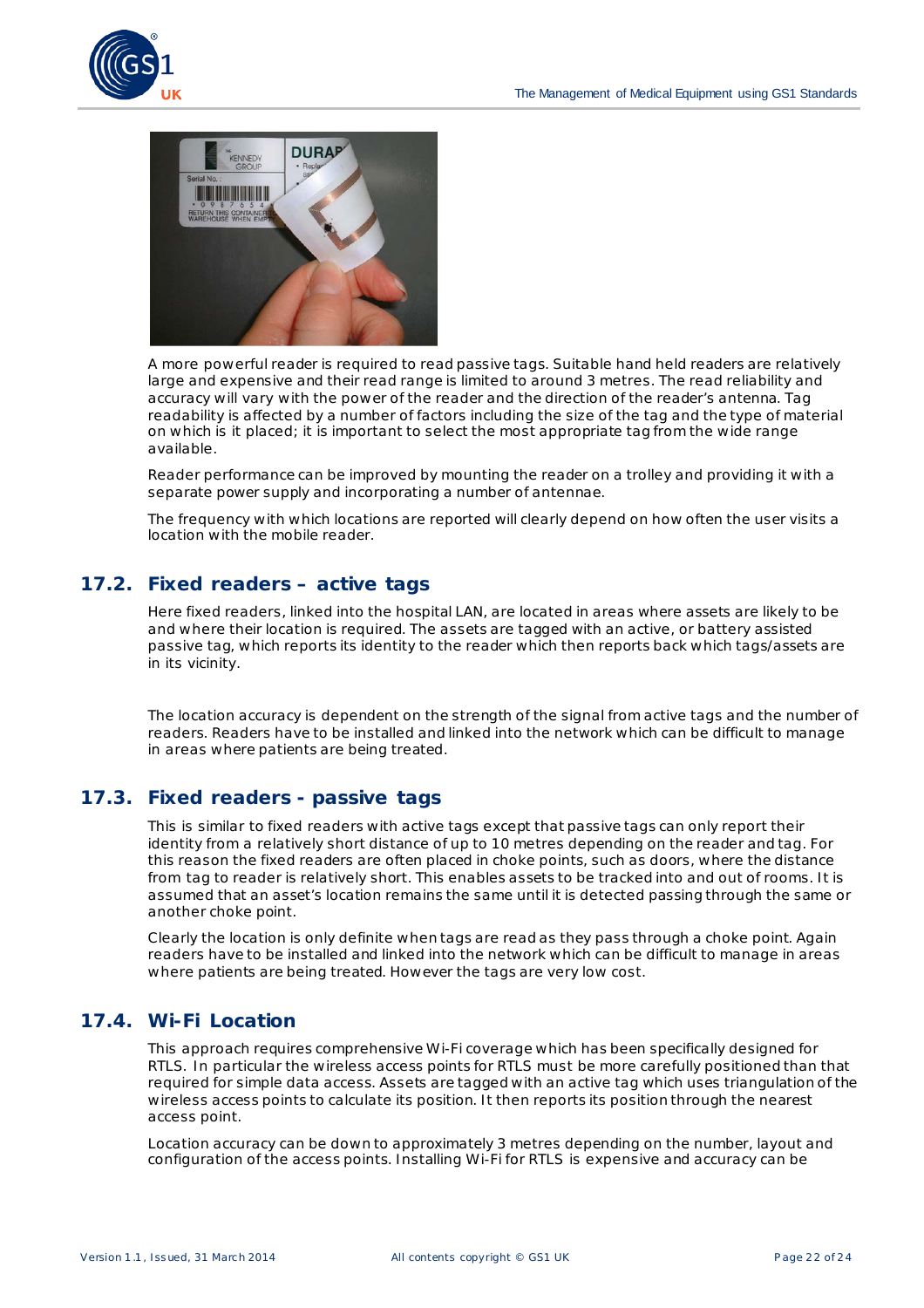

affected by equipment movement and the material of the physical building. It is difficult to get accurate room level location since Wi-Fi signals may pass s through walls.

### <span id="page-22-0"></span>**17.5. Location Beacon**

Locations have a low cost beacon device, usually infrared or acoustic which sends out a simple beacon ID signal which cannot penetrate through walls. Assets are tagged with an active tag which picks up the beacon ID signal and reports the asset ID and the ID of the beacon, which is associated with a specific location back through the nearest Wi-Fi access point. This provides an accurate, room level location for the asset.

<span id="page-22-1"></span>The Wi-Fi installation only needs to be sufficient for data transfer rather than for RTLS triangulation. This approach gives unambiguous room location accuracy since the acoustic and infrared signal cannot pass through walls.